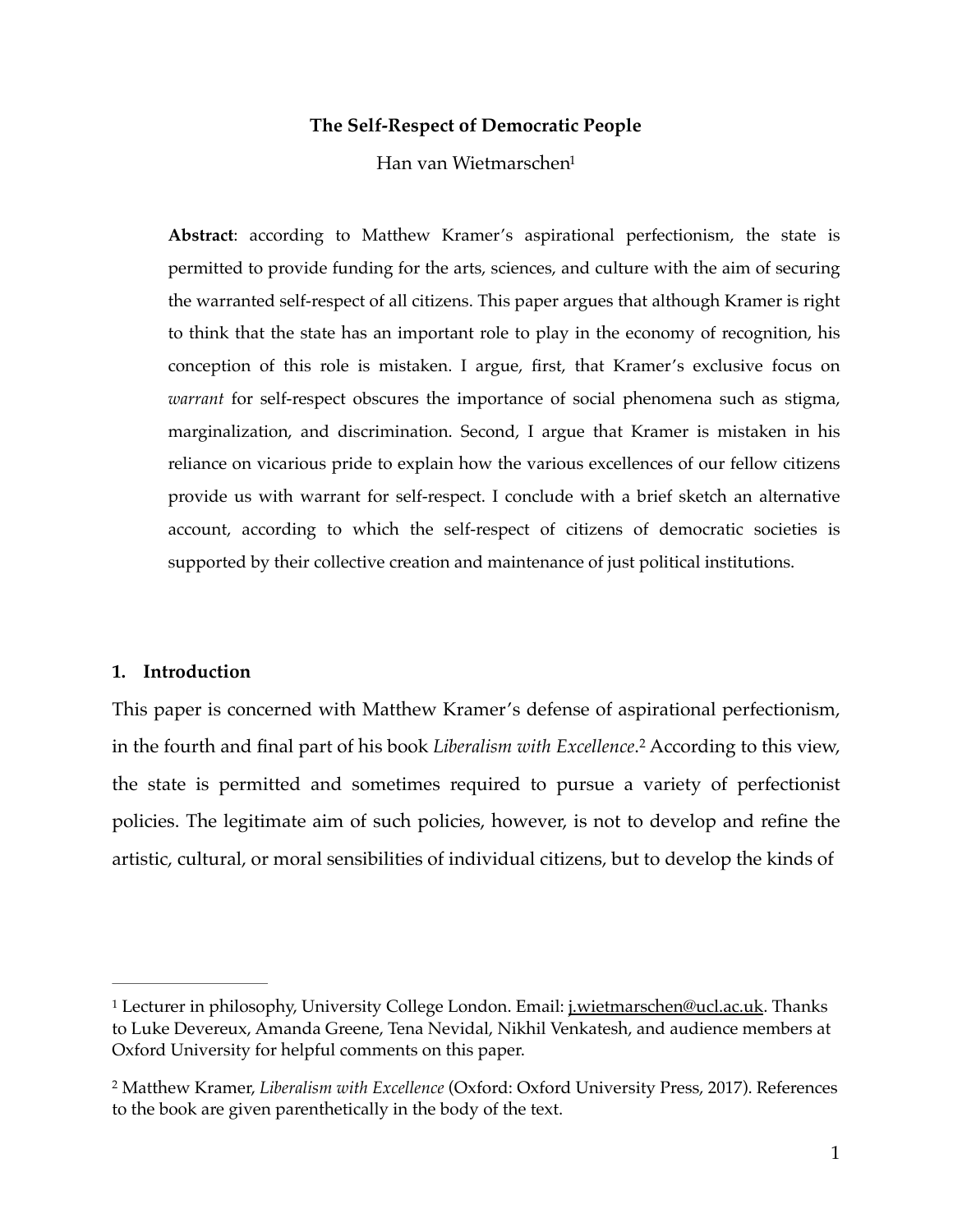<span id="page-1-1"></span>excellences in society that provide all citizens<sup>[3](#page-1-0)</sup> with warrant for self-respect. Since warranted self-respect is a primary good, the state is under a duty of justice to promote the warranted self-respect of all citizens. Consequently, the aspirational perfectionist society might subsidize the arts, the sciences, and culture generally, all in the name of justice.

I share Kramer's interest in the proper role of a political society in what we may call the economy of recognition—the ways in which the members of a political society, justifiably or not, respect and esteem themselves and one another. I do not, however, share Kramer's conception of this role. First, I will argue that Kramer's focus on the cultivation of societal excellence as a means to provide *warrant* for self-respect obscures the state's role in protecting citizens against social processes, such as stigmatization, discrimination, and marginalization, which can undermine the justification of citizens' self-respect. Second, I will argue that Kramer does not provide an acceptable account of why the presence of various excellences in a political society provides all citizens of that society with warrant for self-respect. Finally, I will propose an alternative picture of the relationship between societal excellence and individual self-respect: citizens are provided with warrant for self-respect insofar as societal excellences are the result of the democratic exercise of political power by the citizens as a collective body. Unlike Kramer's aspirational perfectionist view, this alternative picture reaffirms the demands of public reason.

### **2. The Aspirational Perfectionist Argument**

<span id="page-1-0"></span> $3$  The relationship between citizenship and membership in a political society is fraught with difficulties. For the purposes of this paper, I will proceed under the pretense that "citizen" can be used to refer to all members of a political society.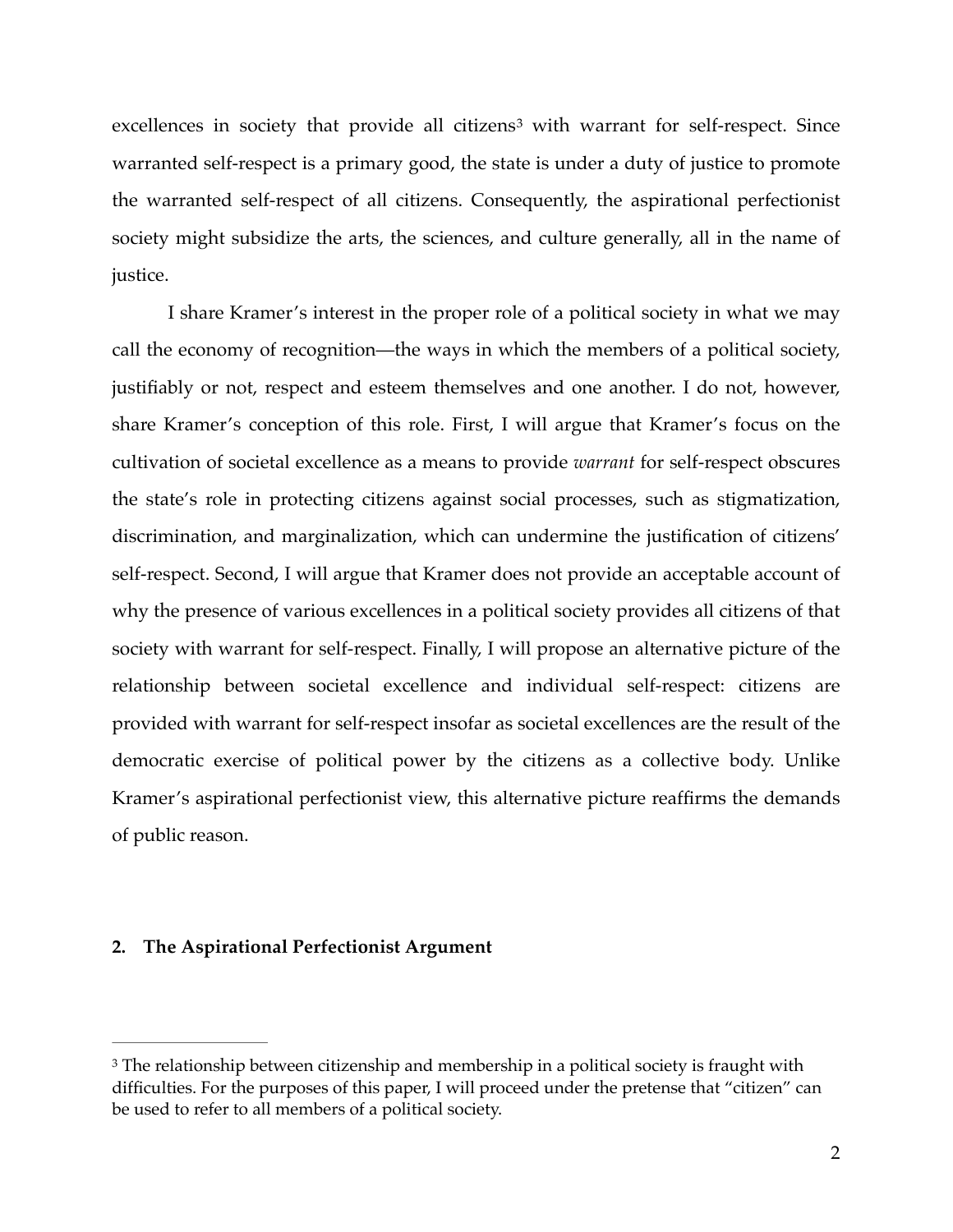In simplified form, Kramer's aspirational perfectionist argument for state funding of the arts, sciences, and culture is this:

- (1) Warranted self-respect is a natural primary good.
- (2) Self-respect includes both recognition self-respect and appraisal self-respect.
- (3) From (2) (and supporting considerations): the excellence of one's fellow citizens provides warrant for self-respect.
- (4) From (2) (and supporting considerations): the excellence of one's fellow citizens is necessary for the full warrantedness of one's self-respect.
- (5) State funding for the arts, sciences, and culture can promote excellence in individual members of a society.
- (6) From (1), (3), (4), and (5): a just society is permitted, and sometimes required, to exercise political power to fund the arts, sciences, and culture as a means to promote the warranted self-respect of all citizens.

In this section, I will say a few things about the central notion of self-respect, and about the significance of this argument for the distinctiveness of aspirational perfectionism, compared to edificatory perfectionism and political liberalism.

Kramer's discussion of the nature of self-respect takes John Rawls's conception of self-respect or self-esteem as its starting point:

"We may define self-respect (or self-esteem) as having two aspects. First of all [...], it includes a person's sense of his own value, his secure conviction that his conception of the good, his plan of life, is worth carrying out. And second, selfrespect implies a confidence in one's ability, so far as it is within one's power, to fulfill one's intentions" (1999, 386).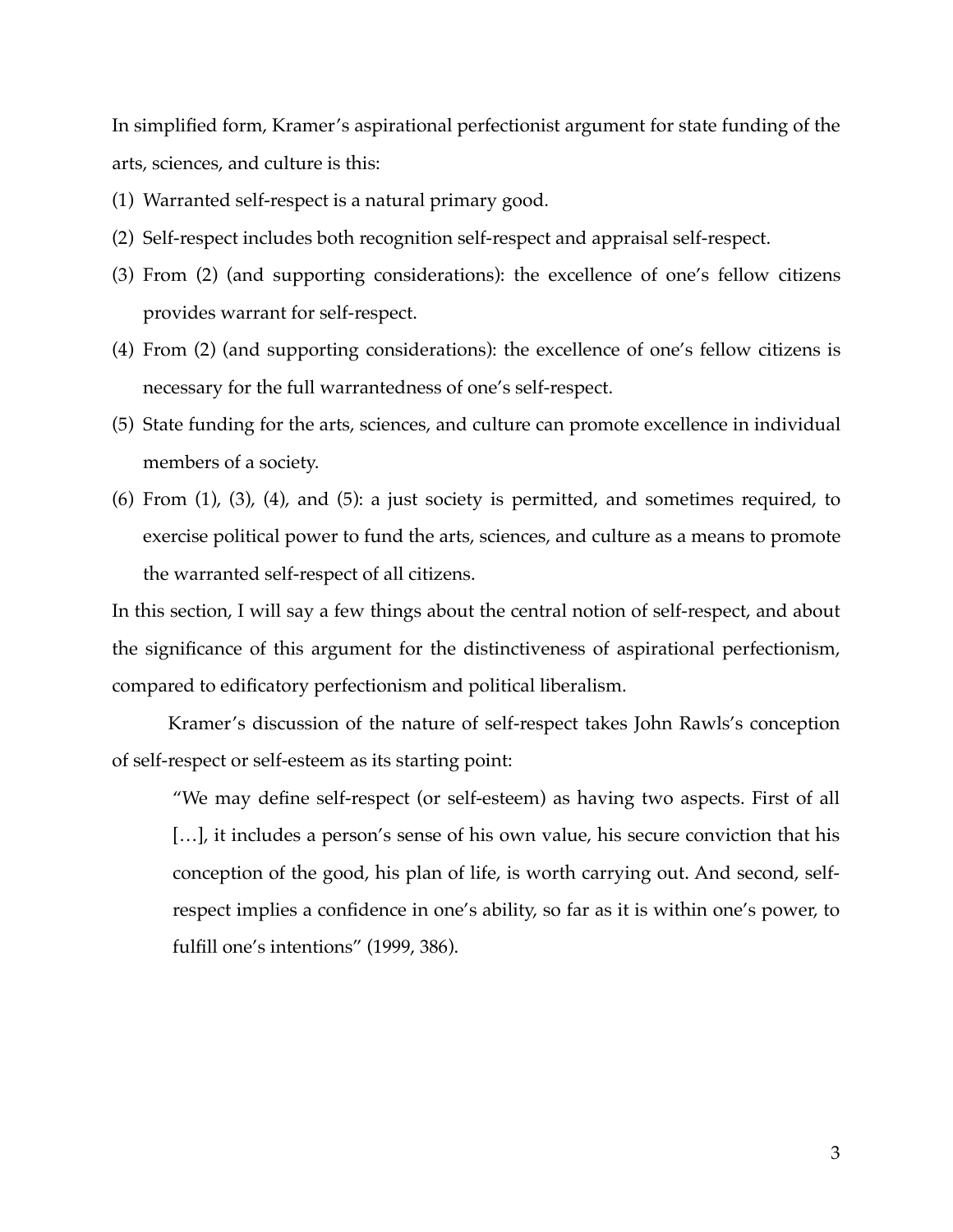<span id="page-3-8"></span><span id="page-3-7"></span><span id="page-3-6"></span><span id="page-3-5"></span>In light of the distinction drawn by David Sachs between self-respect and self-esteem,<sup>[4](#page-3-0)</sup> andby Stephen Darwall between recognition respect and appraisal respect,<sup>[5](#page-3-1)</sup> Rawls's conception may seem to be a jumble of quite disparate ideas. Having recognition respect for oneself as a person consists in giving the authority or standing to oneself that one is due simply in virtue of being a person[.](#page-3-2)<sup> $6$ </sup> As a brief aside, note that Darwall thinks that we can have recognition self-respect not only as persons, but also in various contingent capacities or roles[.](#page-3-3)<sup>[7](#page-3-3)</sup> I might have recognition respect for myself as a philosopher, say, or as a Dutch citizen, by giving those facts appropriate standing or authority in my deliberation and conduct. This point is not taken on by Kramer, who writes of recognition respect entirely in moral terms. Appraisal self-respect, by contrast, consists in a positive evaluation of oneself based on character-related excellences.[8](#page-3-4) Kramer uses the phrase in a more capacious sense to refer to a favorable attitude towards oneself based on any good-making feature, character-related or not, and to a favorable attitude towards one's projects, ambitions, achievements, and abilities themselves (302).

<span id="page-3-9"></span>Does Rawls have recognition self-respect, appraisal self-respect, or some combination of both in mind? Since his conception includes being convinced of the value or worth of one's plan of life or conception of the good, it is naturally understood to include an element of appraisal self-respect. It also includes a person's sense of his own value, which may be read as referring to a form of recognition self-respect—a

<span id="page-3-0"></span>David Sachs, "How to Distinguish Self-Respect from Self-Esteem," *Philosophy and Public Affairs* [4](#page-3-5) 10 (1981), no. 4, 346-122.

<span id="page-3-1"></span>Stephen Darwall, "Two Kinds of Respect," *Ethics* 88 (1977), no. 1, 36-49, and *The Second-Person* [5](#page-3-6) *Standpoint* (Cambridge Mass.: Harvard University Press, 2006).

<span id="page-3-2"></span>Darwall, "Two Kinds of Respect," 38; *The Second-Person Standpoint*, 123. [6](#page-3-7)

<span id="page-3-3"></span>Darwall, "Two Kinds of Respect," 38. [7](#page-3-8)

<span id="page-3-4"></span><sup>&</sup>lt;sup>[8](#page-3-9)</sup> Darwall, "Two Kinds of Respect," 41.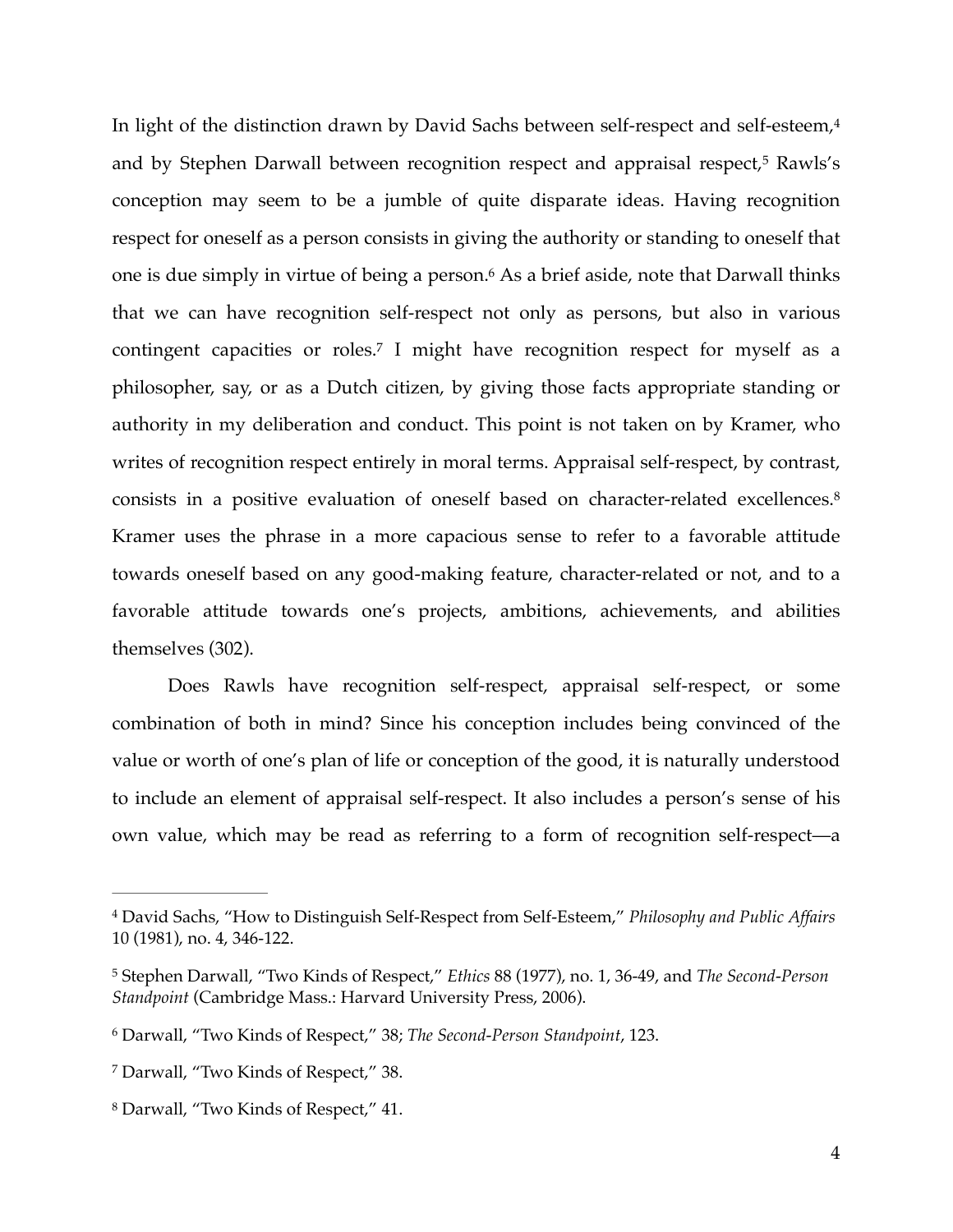<span id="page-4-2"></span>person's sense of his own standing simply as a person. The third element, confidence in our abilities, is a bit harder to place. It seems to capture a sense of oneself as an efficacious agent, which doesn't neatly fit into either category. In response to this complexity, Elizabeth Brake argues that Rawls's overall view is best construed as being concerned with recognition self-respect rather than with appraisal self-respect, $9$  and Gerald Doppelt argues that Rawls *should* have been exclusively concerned with recognition self-respect.<sup>[10](#page-4-1)</sup> Against these views, Kramer argues, first, that Rawls's conception of self-respect is best interpreted to include appraisal self-respect, and, second, that Rawls is correct in thinking that a just political society has a significant role to play in supporting citizens' appraisal self-respect.

<span id="page-4-3"></span>I agree with both of Kramer's claims. I don't agree, however, with one of his main reasons for parting ways with Rawls's critics at this point. Kramer argues that appraisal self-respect includes recognition self-respect. The relevant relationship is described in numerous ways: appraisal self-respect encompasses (303), comprehends (303), always involves (304), is partly constituted by (305), or cannot exist in the absence of (306) recognition self-respect. Kramer's argument for this is that a person with some level of appraisal self-respect positively values, or cares about, at least some of her projects. To value or care about one's projects entails that when others wrongfully and thoroughly prevent one from pursuing those projects one responds with at least some degree of indignation or resentment. To be disposed to respond with indignation or resentment to being wronged by others is constitutive of recognition self-respect (Kramer 2017, 303). The problem with this argument is that indignation and resentment are specific reactive attitudes. Consequently, valuing or caring about things does not

<span id="page-4-0"></span>Brake, Elizabeth, "Rereading Rawls on Self-Respect: Feminism, Family Law, and the Social [9](#page-4-2) Bases of Self-Respect," in Ruth Abbey (ed.), *Feminist Interpretations of John Rawls,* (Philadelphia, PA: Pennsylvania University Press, 2013), 57-74.

<span id="page-4-1"></span><sup>&</sup>lt;sup>[10](#page-4-3)</sup> Doppelt, Gerald, "The Place of Self-Respect in a Theory of Justice," *Inquiry* 52 (2009), no. 2, 127-154.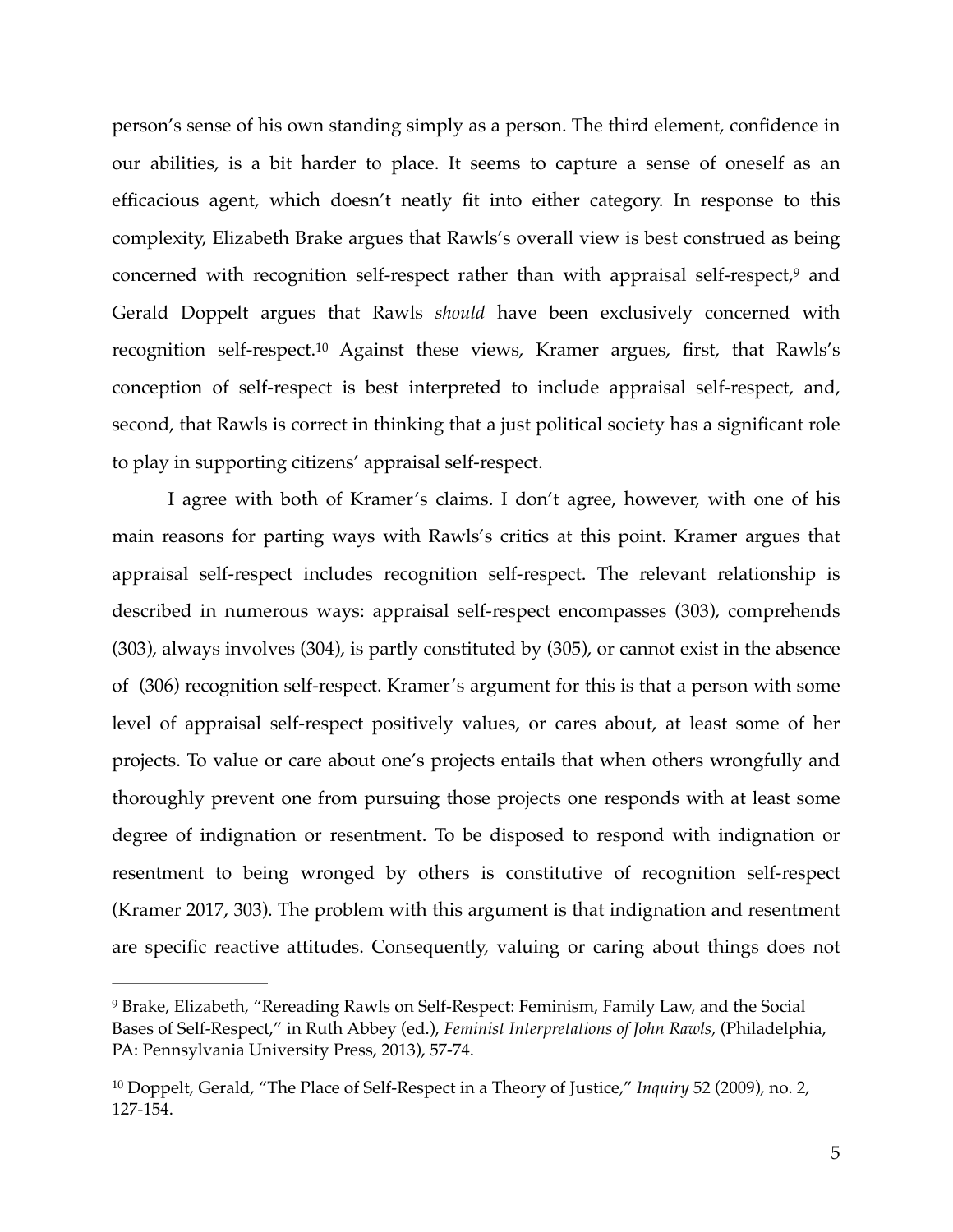presuppose that one responds to interference with indignation or resentment. When confronted with the wrongful and thorough interference with my aims and plans, I could respond in many ways—I could get angry, for example, or be afraid, sad, hopeful, despondent, and so on. Any of these would show that I value my projects, but they do not involve or entail the distinctive reactive attitudes associated with recognition selfrespect.

In the end, Kramer's conception of self-respect is as follows: "(1) a secure conviction in the valuableness of one's own way of life with one's conception of the good and (2) a solid degree of confidence in one's ability to realize one's conception of the good in many if not all its aspects" (322). The second aspect diverges sharply from Rawls's second aspect—Rawls is concerned with the ability to act on one's intentions, where this is undermined by such factors as weakness of will; Kramer is concerned with the ability to carry out one's plan of life, where this would be threatened by, for example, a lack of material resources. The main focus of both Kramer's and my own discussion is the first element, however, so I will leave this difference aside.

Kramer's overall argument, as presented above, is concerned with the justification of state funding for the arts, sciences, and culture. The argument for such funding is merely an example of a more general proposed justification for a variety of perfectionist policies. The distinctive feature of the resulting aspirational perfectionist view is that state promotion of various kinds of excellence is aimed at providing all members of society with grounds for self-respect. State support for any particular person's artistic, scientific, or cultural contributions is only a means to this end. By contrast, edificatory perfectionists hold that it is permissible for the state to promote various excellences in society with the aim of "refining the experiences and sentiments" (349) of the potential consumers or producers of artistic, scientific, and cultural goods. The argument also shows how aspirational perfectionism parts company with political liberals and their ideal of public reason. The aim or purpose of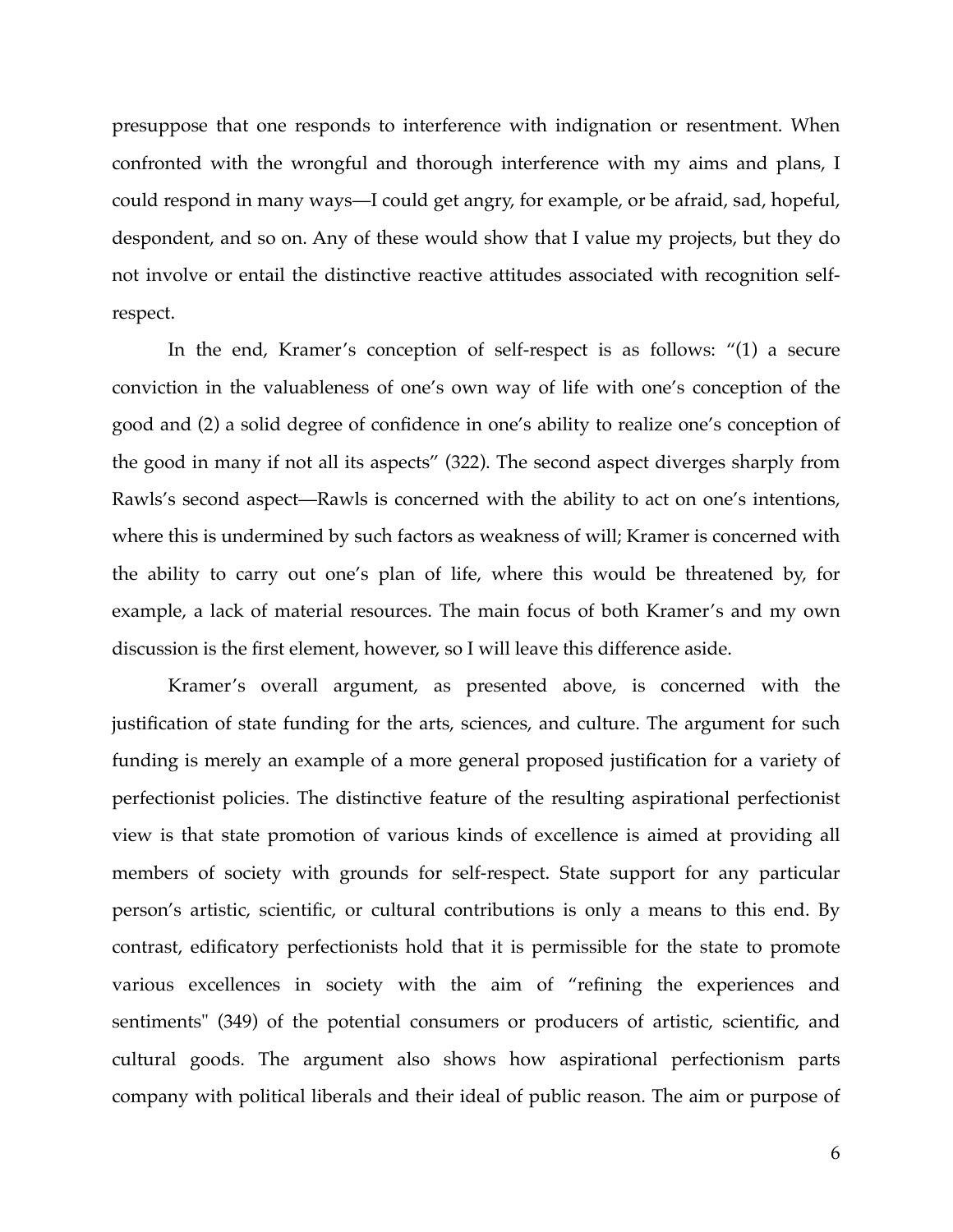aspirational perfectionist policies is to promote the warranted self-respect of all members of society. Self-respect is a primary good, so this is an entirely acceptable aim for a politically liberal society to have. On Kramer's view, however, public reason does not just require the neutrality of the aims of the exercise of political power, it also requires the neutrality of the means employed to further those aims (18-24). In the case of state funding for the arts, sciences, and culture, the chosen means will not pass the test of neutrality. Whatever the specific means are—funding for art museums, concert halls, universities, public festivals, etc.—people can reasonably, though perhaps incorrectly, deny that the funded activities constitute genuine excellences, and that the resulting achievements provide warrant for self-respect.[11](#page-6-0)

# <span id="page-6-1"></span>**3. Stigma and the Normative Assessment of Self-Respect**

I now turn to two challenges to Kramer's argument. The first of these is concerned with claim (1): warranted self-respect is a natural primary good. I will not argue that (1) is false, but that Kramer's exclusive focus on warranted self-respect leads to an overly narrow conception of a political society's proper role in the economy of recognition.

My discussion here will be exclusively concerned with the appraisal component of self-respect; the attitude of self-respect includes a positive evaluation of oneself based on one's particular abilities, achievements, or projects. Kramer claims that warranted self-respect is a primary good; self-respect as such is not. A political society has a role to

<span id="page-6-0"></span> $11$  I am not convinced that political liberalism is committed to what Kramer calls neutrality of means and ends. Instead, political liberals should endorse a properly specified principle of neutrality in justification. Bracketing considerations about the scope of application of principles of public reason, neutrality in justification is also in tension with state funding for particular artistic, scientific, and cultural pursuits on grounds of self-respect. This is because even though the aim of such policies, the promotion of warranted self-respect for all, is publicly acceptable, there is always a need for a supporting premise—that such and such pursuit provides warrant for self-respect—which is not publicly acceptable.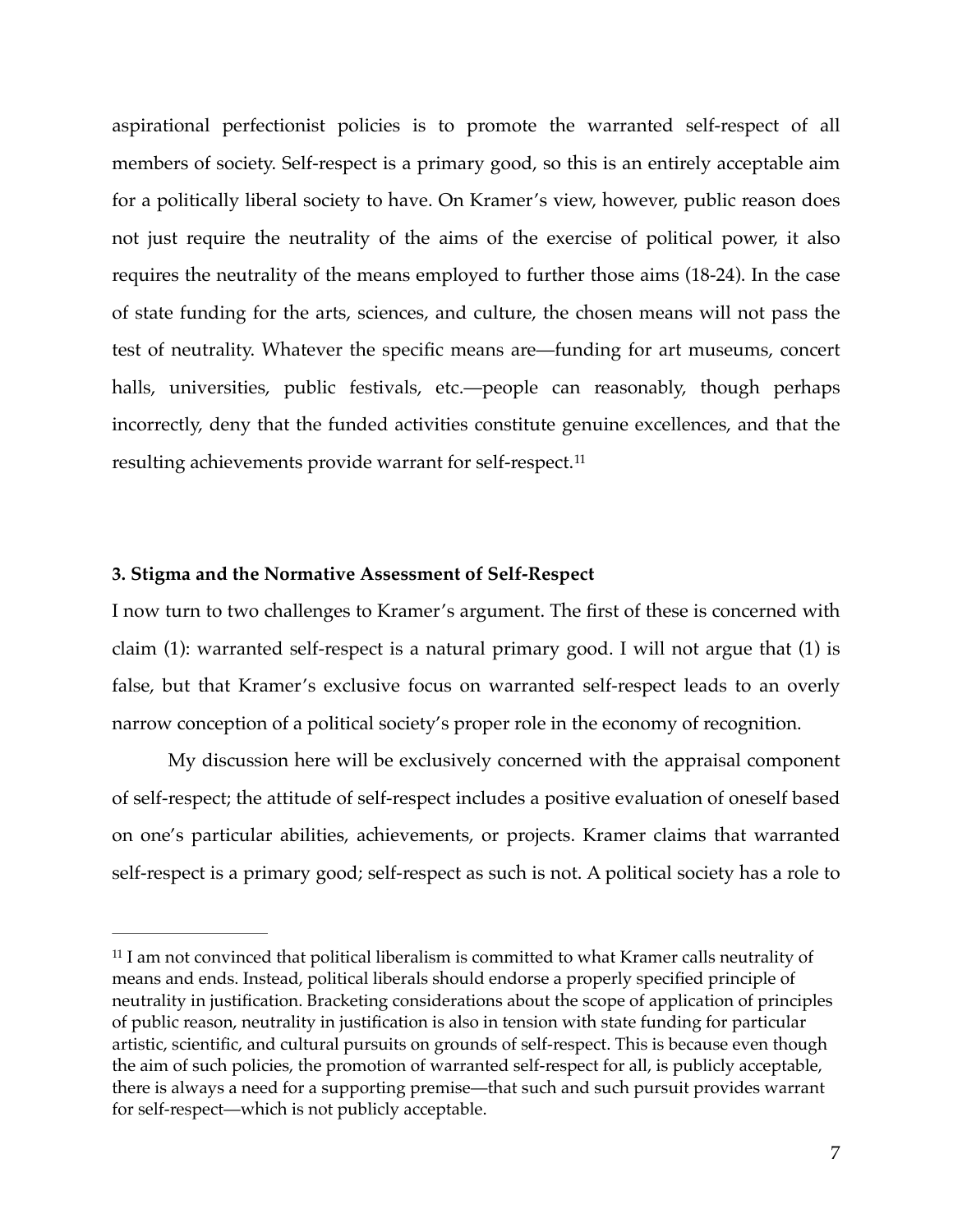play, then, in the promotion of citizens' warranted positive evaluation of their various abilities, achievements, and projects. Kramer's main reason for thinking that warranted self-respect, rather than self-respect as such, is a primary good is that without warrant, self-respect is not a genuine good at all: "a person scarcely becomes better off ethically by harboring a more and more grossly inflated sense of self-respect that is more and more at variance with the facts of his talents and accomplishments and general standing" (324). I doubt that this point is best put in terms of what makes a person better off ethically—it is not clear to me that thinking of opportunities for income and wealth as primary goods commits us to the idea that having such opportunities makes us better off ethically—but the general idea is clear enough. In addition, Kramer's focus on warranted self-respect helps him avoid a number of objections to the idea that the state has a role to play in the support of citizens' self-respect. Since warrant is an ethical or normative concept, Kramer's argument is not held hostage to fortune the way an argument based on empirical conjectures would be (309). The account is not committed to the objectionable view that providing people with aberrant self-respect is a way for a politicalsociety to fulfill its duty of justice (311).<sup>[12](#page-7-0)</sup> "Self-respect monsters" do not have a claim on a disproportionate share of resources  $(312)$ ,<sup>[13](#page-7-1)</sup> and although the promotion of sterling achievements of others might depress our self-respect as a matter of psychology, such responses are typically unwarranted (360-61).

<span id="page-7-3"></span><span id="page-7-2"></span>When is self-respect warranted? The closest we get to an answer to this question from Kramer is in the form of a description of unwarranted self-respect: "insofar as his sense of self-worth does deviate from an accurate apprehension of his own merits, it is unwarranted" (324). It seems then that a person's self-respect, insofar as the appraisal self-respect component is concerned, is warranted insofar as the person's positive

<span id="page-7-0"></span><sup>&</sup>lt;sup>[12](#page-7-2)</sup> See Brake, "Rereading Rawls on Self-Respect," 62, for this objection.

<span id="page-7-1"></span><sup>&</sup>lt;sup>[13](#page-7-3)</sup> See Brake, "Rereading Rawls on Self-Respect," 62.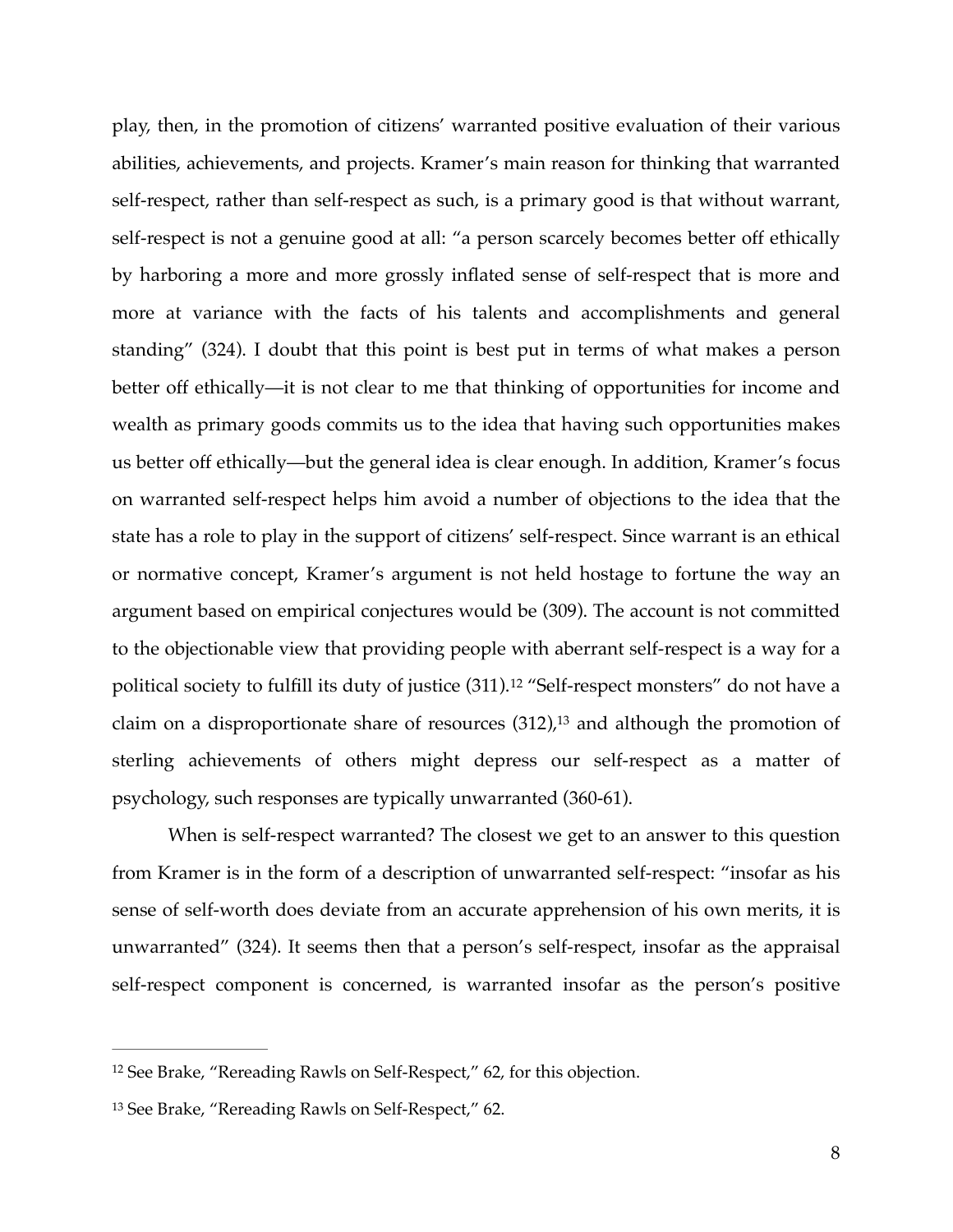evaluation of himself is based on an *accurate* conception of his own good-making features, such as his merits, talents, abilities, and achievements. Stated more generally:

*Warrant*: if S's appraisal self-respect is a positive evaluation of S based on goodmaking feature X, then S's appraisal self-respect is warranted insofar as S

actually has feature X and X is a genuine good-making feature of S.

This understanding of warrant fits well with various other passages (for example, on 324, 361, and 367), and with Kramer's overall discussion, which is concerned with the state's role in bringing about the existence of such grounds for self-respect.

Understood in this way, the notion of warrant is fact sensitive but not evidence sensitive. A person who has a genuine good-making feature, however, may have strong evidence that she does not have the feature in the first place, or that the feature is not good-making. I may have strong but misleading evidence, for example, that I wrote a philosophy paper I didn't in fact write, or that having written that philosophy paper is a good-making feature of me even though it isn't. In such cases, I will say that my selfrespect, in light of this evidence, is *justified*, despite the lack of warrant. The reverse is also possible, where I esteem myself for having written a philosophy paper I did in fact write, and which it is a genuine achievement to have written, but where I have strong but misleading evidence against either of these claims. In those cases, my appraisal selfrespect is warranted but unjustified. Stated generally:

*Justification*: S's appraisal self-respect based on feature X is justified insofar as S has evidence to believe that X is a good-making feature of S in the way that S takes it to be.

The normative assessment of self-esteem is not limited to considerations of warrant, it also includes considerations of justification. The distinction between warrant and justification runs parallel to the distinction between truth or accuracy on the one hand, and justification on the other, with regard to the normative assessment of belief. In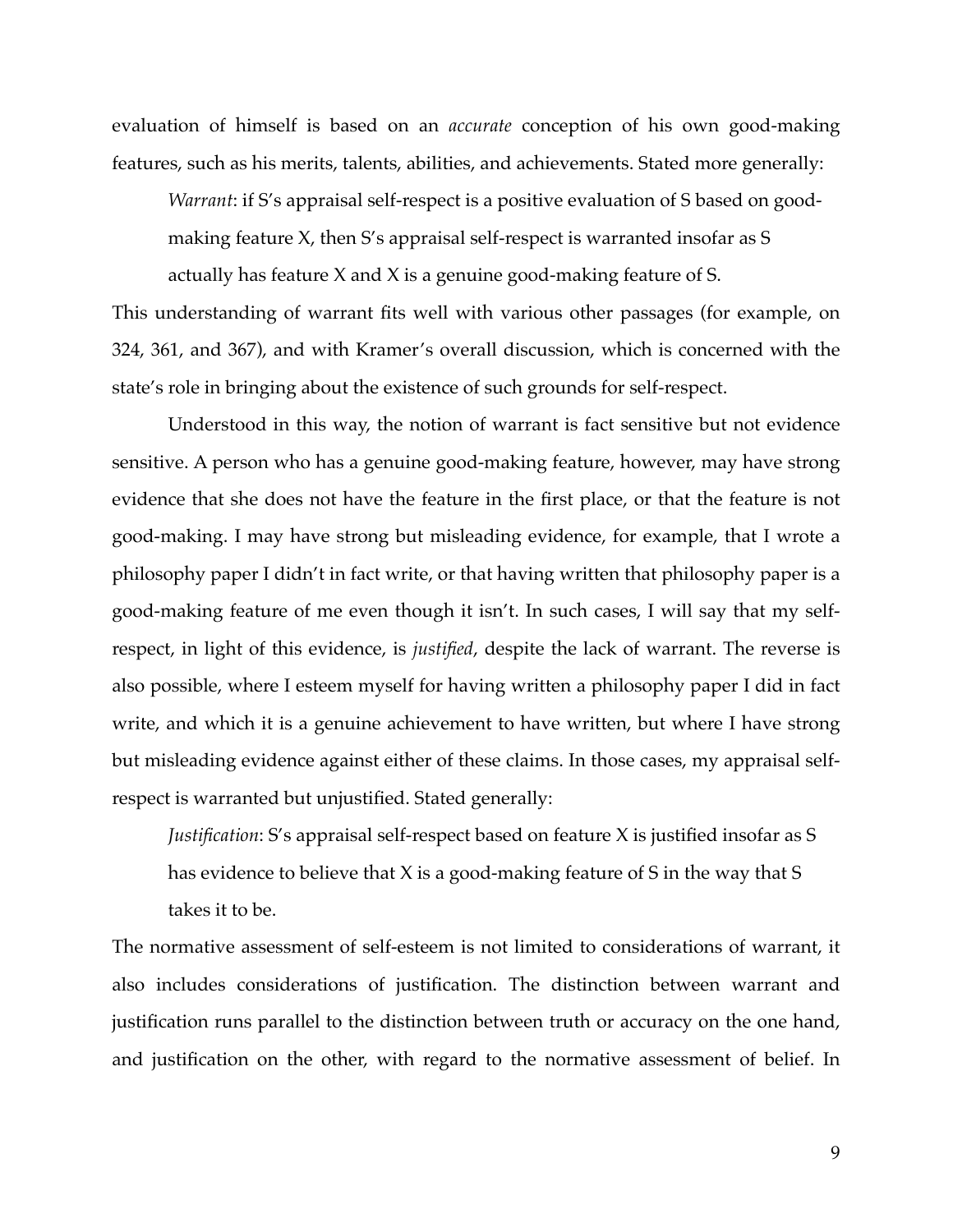many cases, we are interested not only in whether beliefs are accurate or true, but also in whether they are supported by the available evidence.

Returning to the proper role of a political society in the promotion of self-respect among citizens, we are now in a position to ask whether justification is a component of the relevant primary good. Some of the arguments that speak against the view that the state should support citizens' self-respect even when their self-respect is unwarranted also speak against the view that the state should promote the justification of citizens' self-respect when unwarranted. Such state action would aim at deluding its citizens, and would conflict with demands of publicity. My claim, then, is not that the just state promotes justified self-respect instead of warranted self-respect, but that it promotes justified and warranted self-respect.

The first remark to make in favor of this view is that it does not fall prey to the other objections mentioned above. Justification is a normative notion just as much as warrantedness is. Consequently, identifying the justification of self-respect as a legitimate state concern does not place our political philosophy on such a precarious basis as the deliverances of psychology or the social sciences. It also does not follow that the state cannot fulfill its duty of justice by supplying aberrant self-respect, and we do not give ground to self-respect monsters.

Second, the addition of a concern with justification allows us to properly capture a key feature of Rawls's treatment of self-respect. In both *A Theory of Justice* and in *Political Liberalism*, Rawls emphasizes the idea that a person's self-respect, and especially their sense of their own worth and the value of their plan of life, depends on the esteem or affirmation of others. In *A Theory of Justice,* he writes that one of the circumstances that support our sense of our own worth is "finding our person and deeds appreciated andconfirmed by others who are likewise esteemed and their association enjoyed".<sup>[14](#page-9-0)</sup> In

<span id="page-9-1"></span><span id="page-9-0"></span><sup>&</sup>lt;sup>[14](#page-9-1)</sup> John Rawls, *A Theory of Justice, Revised Edition*. (Cambridge, Mass.: Harvard University Press, 1999), 386.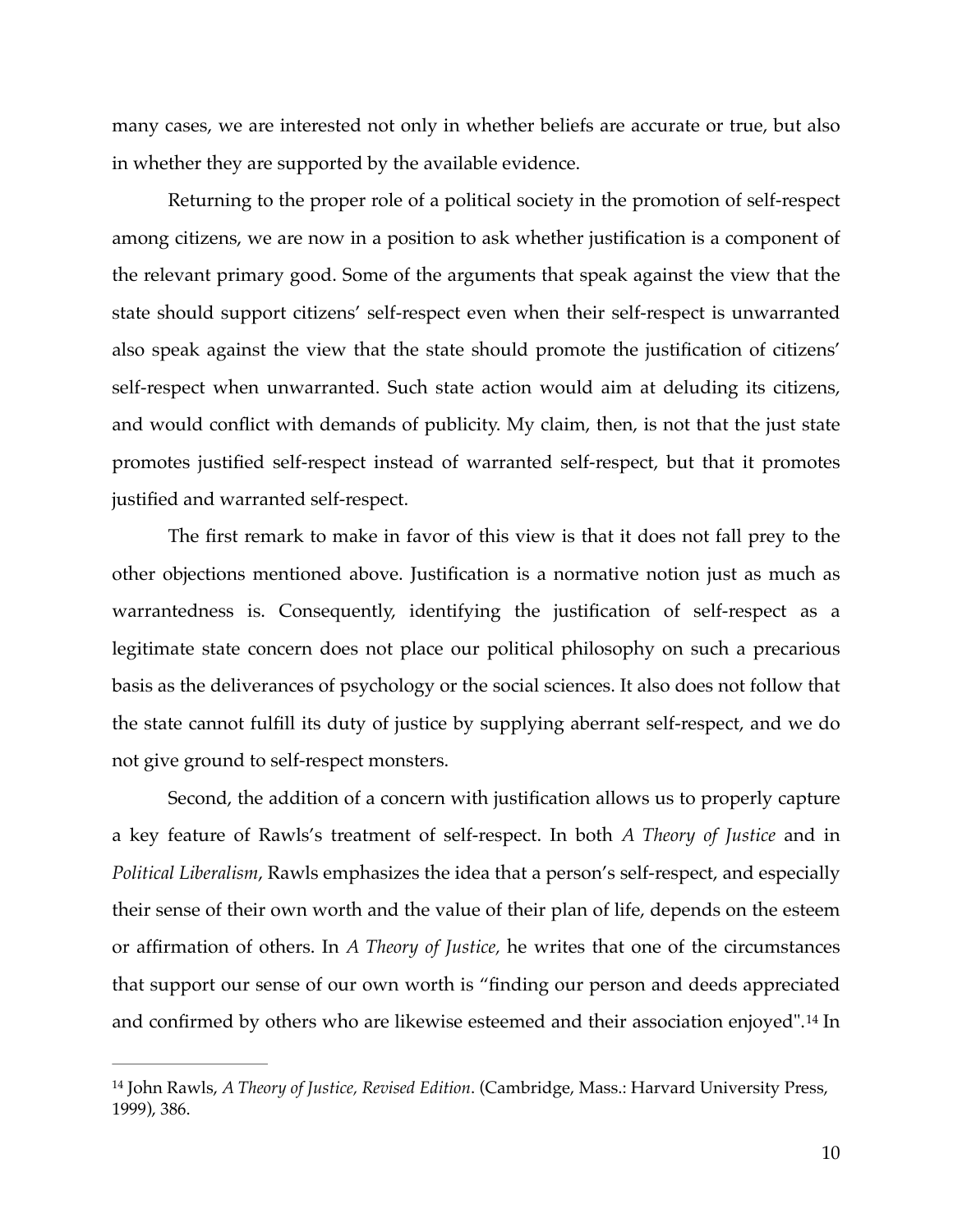<span id="page-10-2"></span>*Political Liberalism,* he writes that "our sense of our own value, as well as our self-confidence,depends on the respect and mutuality shown by others".<sup>[15](#page-10-0)</sup> These claims play a central role in Rawls's employment of considerations of self-respect in his justification of the two principles of justice and their ordering.

If our conceptual resources only allow us to interpret these claims as either claims about the conditions of warrant for self-respect or as claims about the psychology of self-respect, it is hard to resist thinking of them as instances of Rawls's "indulgence in empirical conjectures" (309). After all, it is difficult to see why being esteemed by others is a necessary condition for having the kind of good-making features that warrant a positive self-evaluation. Further, unless we are willing to think of being esteemed as itself an estimable quality, it is hard to see how the esteem of others even contributes to warranted self-respect. Of course, the approval of our fellow citizens may have indirect effects on warrant: their encouragement may inspire us to achieve various excellences which in turn provide warrant for self-respect. This indirect relationship is not, however, what Rawls had in mind in these statements. Kramer mentions this Rousseauvian feature of Rawls's views on self-respect (for example, on page 336), but, not surprisingly, it plays no significant role in his argument. On Kramer's view, "a person with a warranted sense of self-respect will have attained that sense positively by reference to what she is and does" (361), and, so it seems, not by reference to what others think of what one is or does.

<span id="page-10-3"></span>The notion of justification allows us to capture Rawls's emphasis on mutual respect and esteem without having to think of it either, implausibly, as a condition of warrant, or as a matter of brute psychology.<sup>[16](#page-10-1)</sup> Our self-esteem depends on the esteem of others in the sense that the esteem of others provides us with evidence that we have various good-making features, and, more importantly, with evidence that various

<span id="page-10-0"></span><sup>&</sup>lt;sup>[15](#page-10-2)</sup> John Rawls, *Political Liberalism*, (New York: Columbia University Press, 1993), 319.

<span id="page-10-1"></span><sup>&</sup>lt;sup>[16](#page-10-3)</sup> I would also think of Rawls's language of "excusable envy" in this way.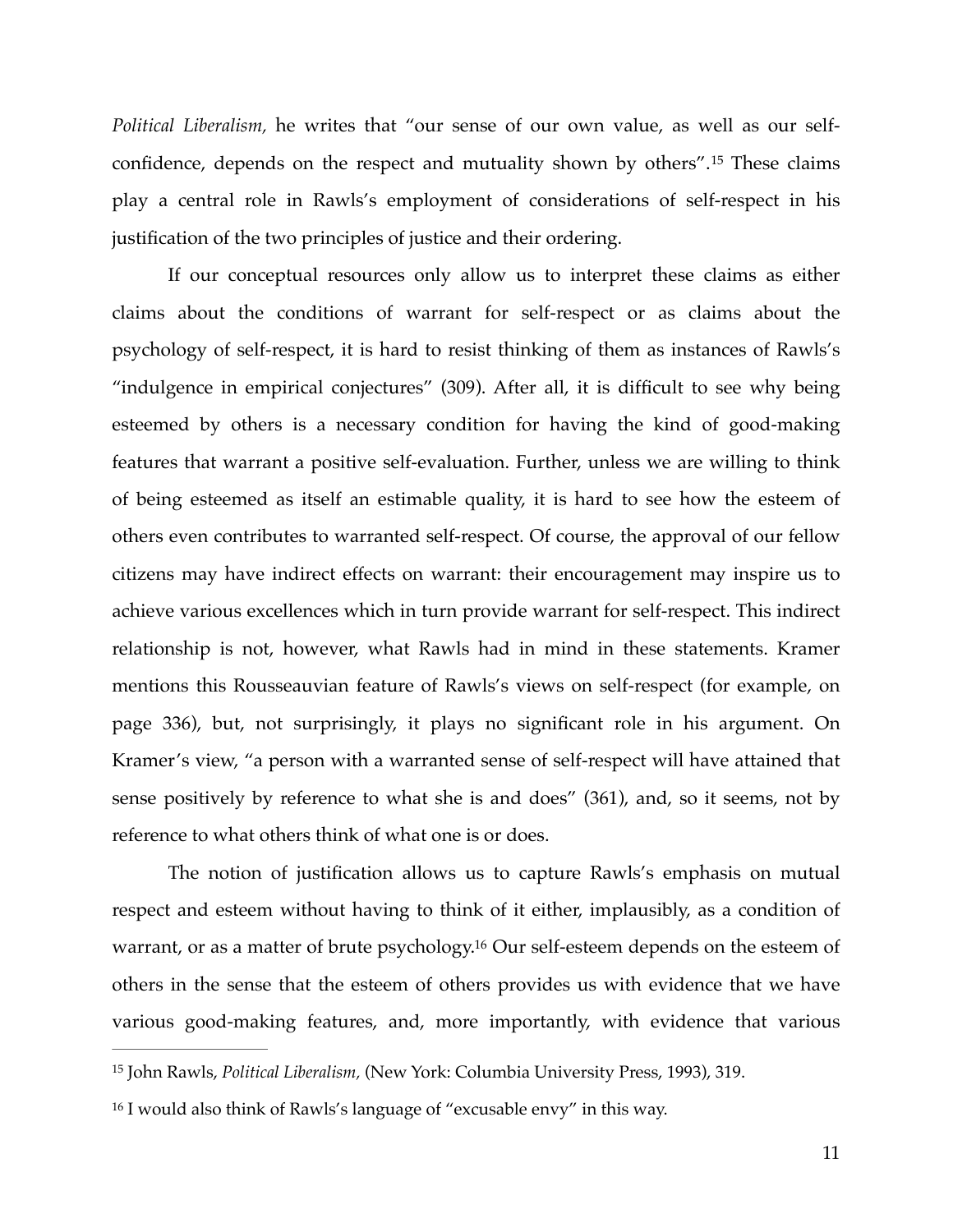features of ours are indeed good-making. Praise for one's philosophical work will not make that work any better or worse, but if such praise is received from those competent to assess one's work, it provides evidence for the conviction that it is to one's credit to have written it. Conversely, even if one has various talents, achievements, or abilities which provide genuine warrant for self-esteem, if one is subjected to constant and persistent disapproval or disregard by one's social environment, this can render one's self-esteem unjustified or irrational. In this sense, the esteem of others supports our selfesteem, and the disesteem of others undermines it, as a matter of justification, not just as a matter of human psychology.

All of this would be of little relevance, and would have no significance for the character of just political institutions, if warrant and justification rarely come apart. Kramer notes that incongruities between people's warrant for self-respect and their perception of such warrant are possible, but claims that "there are no grounds for thinking that there is always or usually a discrepancy between the two" (367). This assertion strikes me as cavalier, given the prevalence of social processes which systematically expose individuals to attitudes of disapproval, contempt, and disgust. I'm thinking of social phenomena such as stigmatization, marginalization, and various forms of discrimination. Here is one example of stigma, surrounding unemployment:

<span id="page-11-1"></span>"How hard and humiliating it is to bear the name of an unemployed man. When I go out, I cast down my eyes because I feel myself wholly inferior. When I go along the street, it seems to me that I can't be compared with an average citizen, that everybody is pointing at me with his finger. I instinctively avoid meeting anyone. Former acquaintances of better times are no longer so cordial. They greet me indifferently when we meet. They no longer offer me a cigarette and their eyes seem to say, 'You are not worth it, you don't work.'"[17](#page-11-0)

<span id="page-11-0"></span><sup>&</sup>lt;sup>[17](#page-11-1)</sup> From Erving Goffman, *Stigma: Notes on the Management of Spoiled Identity*, (London: Penguin Books, 1963), 28.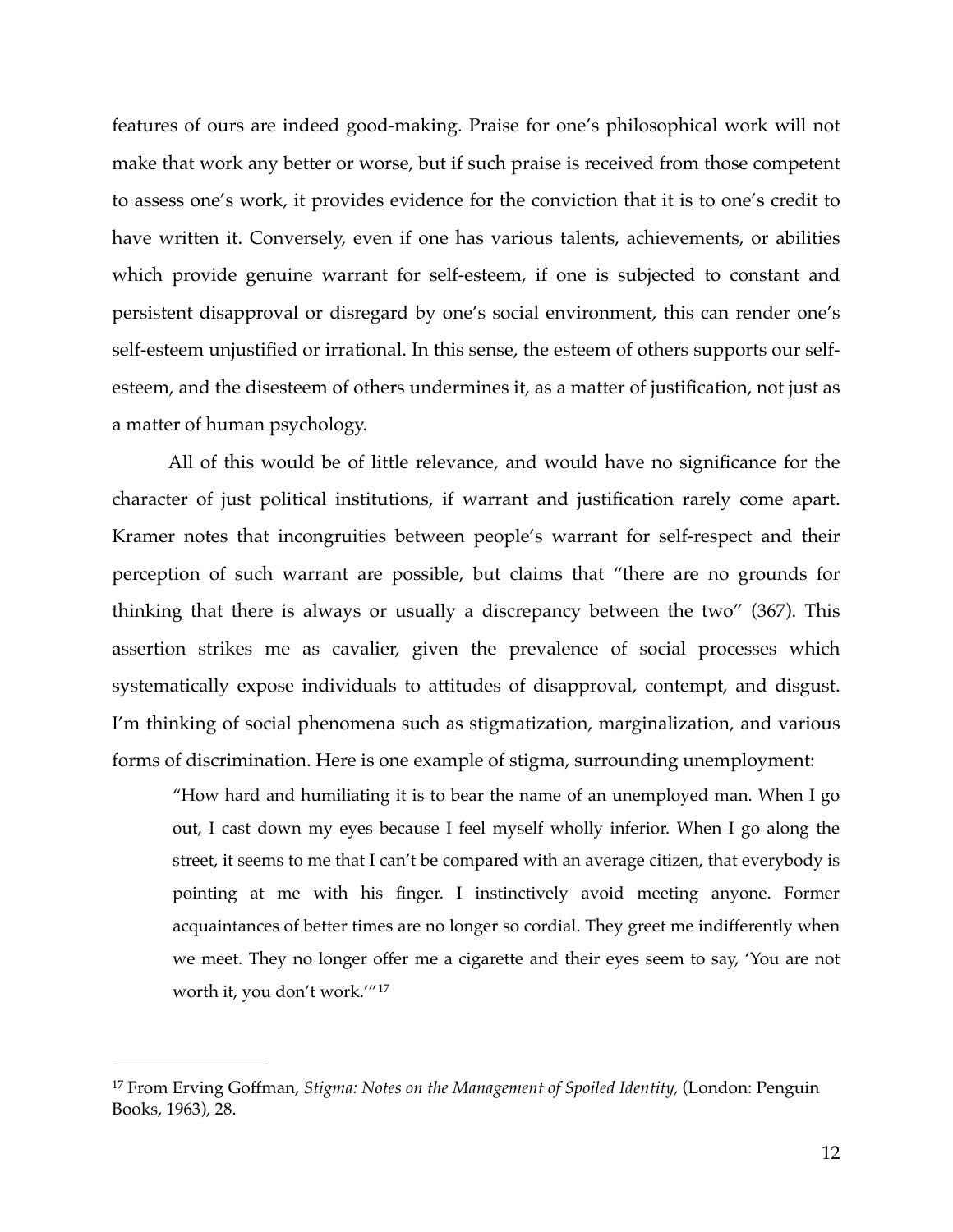To be sure, being unemployed may block certain avenues towards achievements of various kinds, but in many cases, the feeling of worthlessness expressed in this statement is unwarranted. Nonetheless, social attitudes towards unemployment are not rarely such that one may be excused for, if not justified in, failing to maintain the sense of self-respect one is warranted to have. Here is another example, concerning mental health. A 43 year old British man reports:

<span id="page-12-2"></span>"I said I'd go to a therapeutic day centre in Kentish Town. . . and all I got back from this was—and how much do you cost Camden Council, you cost the tax payer money, so you sit around at Social Services doing nothing all day and you call that a life.["18](#page-12-0)

Here again, if sufficiently widespread, being confronted with attitudes of this kind could produce an excusable, if not justified, gap between actual self-respect and the selfrespect one would be warranted in having.

If a political society is under a duty of justice to promote the normatively appropriate self-respect of its citizens, then I see little reason to think that this duty ends with the provision of warrant for self-respect. Self-respect, where unwarranted, does not count as a primary good. But social processes which undermine the justification of citizens' self-esteem can make an important primary good less available for large groups of citizens. A just society has a role to play in protecting citizens from such processes, or at the very least, in taking care not to unnecessarily expose citizens to such processes. What exactly the appropriate response of a just society is towards say, the stigmatization of unemployment, sex work, mental health problems, disability, or various racial and gender groups is a complex and nuanced issue.<sup>[19](#page-12-1)</sup> It would be a

<span id="page-12-3"></span><span id="page-12-0"></span><sup>&</sup>lt;sup>[18](#page-12-2)</sup> From Dinos, Stevens, Serfaty, Weich, and King, "Stigma: The Feelings and Experiences of 46 People with Mental Illness," *British Journal of Psychiatry* 184 (2004), 176-181.

<span id="page-12-1"></span><sup>&</sup>lt;sup>[19](#page-12-3)</sup> For some helpful discussion of these issues, see Jonathan Wolff, "Fairness, Respect, and the Egalitarian Ethos," *Philosophy and Public Affairs* (1998) 27, no. 2, 97-122, Elizabeth Anderson, *The Imperative of Integration*. (Princeton, NJ: Princeton University Press, 2010), and Véronique Munoz-Dardé, *The Priest, the Liberal & the Harlot: Liberalism and Sexual Desire,* Unpublished Manuscript.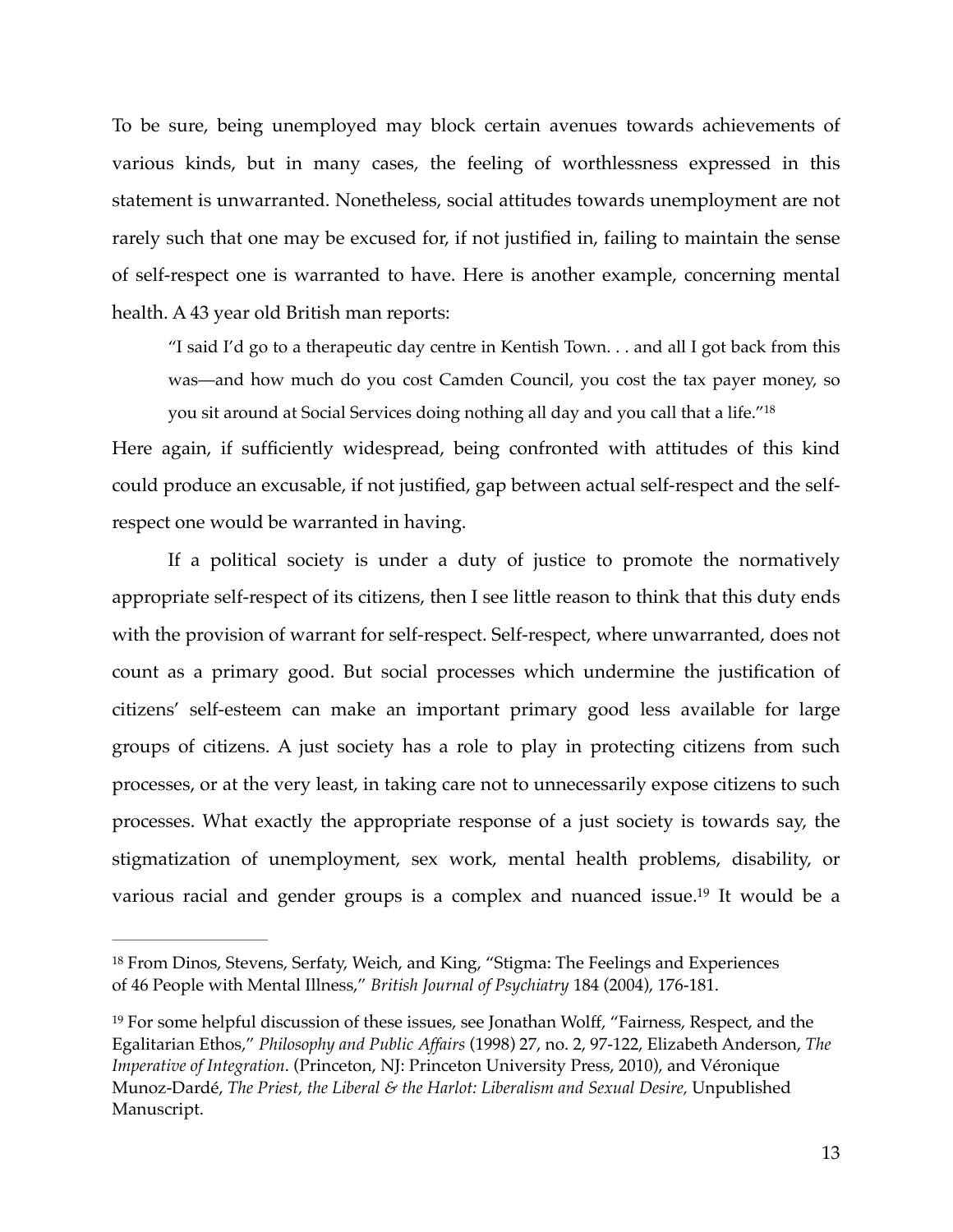mistake to think that all such self-respect undermining social phenomena are simply absent in a just society. I have no general statement to offer, however, concerning the requirements of justice in this domain. My point in this section is that Kramer's exclusive focus on warranted self-respect obscures these questions from view. In doing so, concerned as Kramer is with the provision of a hearty sense of self-respect for all citizens, he ignores what seems to me a key role of a political society in regulating the economies of respect and esteem.

### **4. Self-Respect and Societal Excellence**

I now turn to my second challenge to Kramer's argument, this time a more direct objection to one of Kramer's key claims. Aspirational perfectionism distinguishes itself from political liberalism by being in favor of various perfectionist policies, such as state funding of the arts, sciences, and culture. The justification of such policies is not, as the edificatory perfectionist holds, the ethical improvement specifically of those who will either produce or consume these cultural goods. Instead, the justification for such policies is that the resulting excellences provide warrant for the self-respect of all members of society. My main target in this section will be claim (3): the excellence of one's fellow citizens provides warrant for self-respect.

The immediate question, of course, is how the excellence of, say, Rineke Dijkstra's photography provides me, as a fellow Dutch citizen, with warrant for my self-respect. After all, Rineke Dijkstra's excellences are hers, not mine. The crux of Kramer's answer is that certain relationships between people are such that the various excellences, merits, and achievements of one person can provide warrant for the self-respect of another. We find such relationships between, for example, friends and family members. It is not altogether clear when exactly a relationship between persons warrants vicarious selfrespect, but Kramer's discussion (especially pages 358-59) suggests that the relevant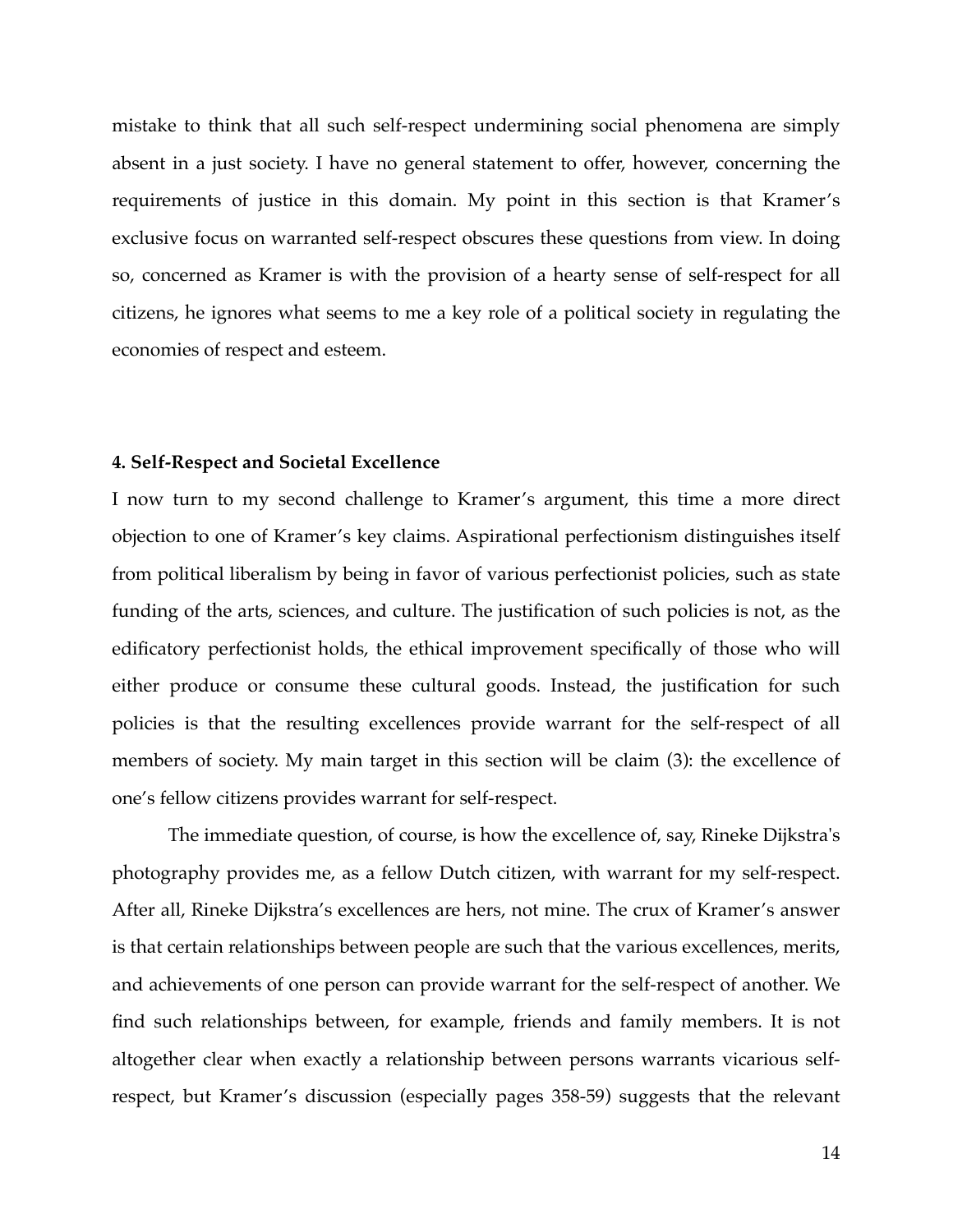relationships are those in which the fortunes of the relating parties' lives, or the quality or trajectory of their lives, are partly co-dependent. That is to say, Kramer suggests that if how well my life goes depends in part on how well the lives of my siblings go, then my siblings' various excellences, merits, and achievements provide me with warrant for self-respect. The final step is that the relationship between the members of a single political society is such that how well the life of any individual citizen goes is partly determined by the quality of the lives of her fellow citizens, and by the quality of her society as such. Consequently, genuine excellences, found anywhere in a political society, provide all members of that society with some degree of warrant for selfrespect.

<span id="page-14-1"></span>As it stands, this argument fails to establish its conclusion. On both Rawls's and Kramer's view, self-respect includes a secure conviction that one's plan of life, or one's conception of the good, is valuable or worth carrying out. As I understand these notions, a person's plan of life and conception of the good does not refer to a person's general understanding of which things are good, or would make their lives go well. Instead, a person's plan of life and conception of the good refers to the projects and aimsthe person sets out to pursue over the course of their own lives.<sup>[20](#page-14-0)</sup> On this view, there may be many things that would make a person's life go well, but which are not part of that person's plan of life or conception of the good. In my case, daily exercise, reading ancient Chinese poetry, becoming a vegan, and retraining as a psychiatrist would likely all make my life go better, but they are not part of my hopefully more or less rational plan of life. If this is right, then even if how well my life goes depends partly on the quality of my fellow citizens' lives, it does not follow that their excellences provide me with warrant for self-respect. If, for example, the fact that Rineke Dijkstra takes excellent pictures makes my life, as a fellow Dutch citizen, better than it otherwise would be, it doesn't follow that this fact provides me with warrant for self-respect. After

<span id="page-14-0"></span>Rawls, *A Theory of Justice*, 78-80 and 358-365. [20](#page-14-1)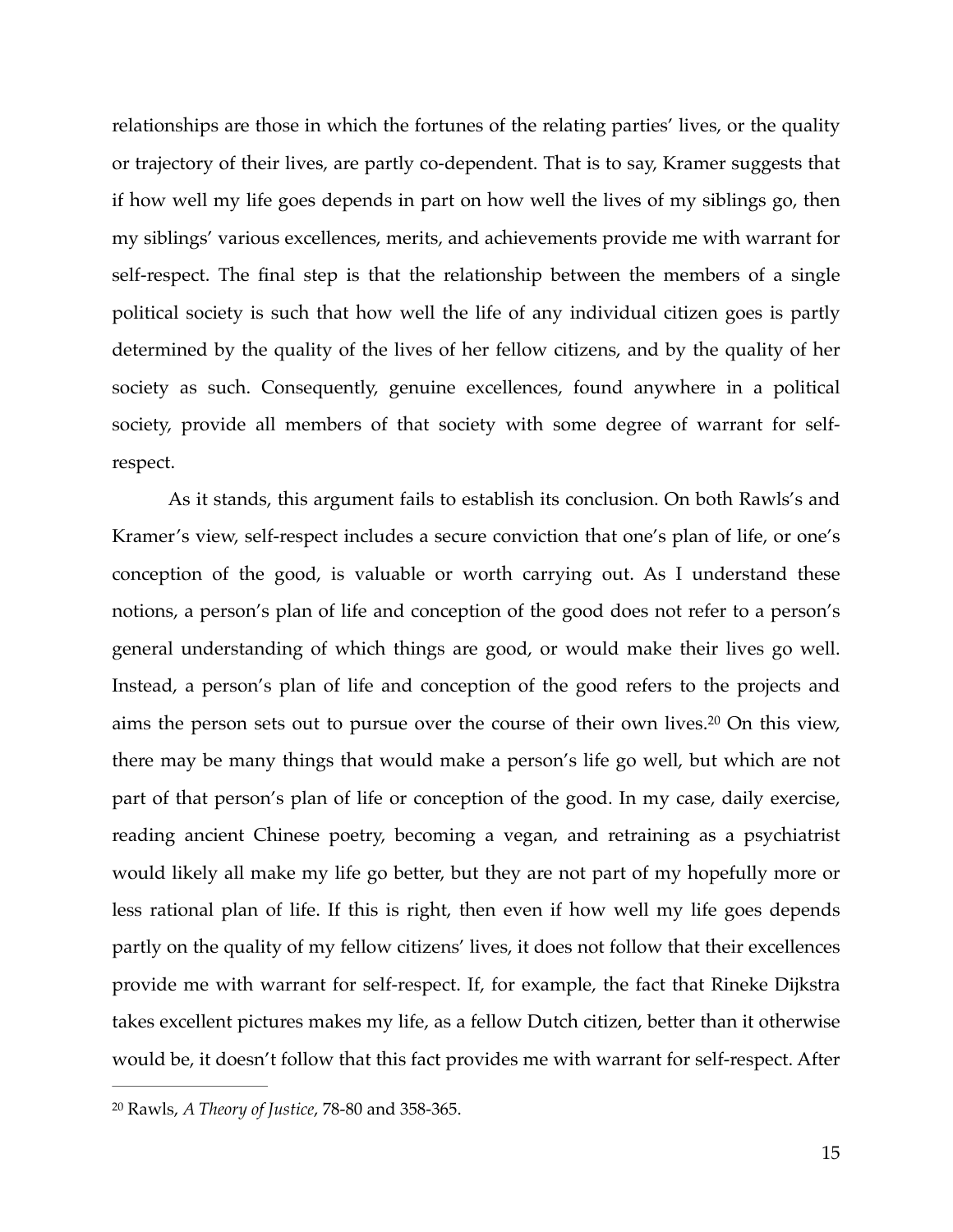all, being the fellow citizen of a great photographer may not be any part of my reasonable or rational plan of life or conception of the good. There is a gap between warrant for the claim that my life is going well, and warrant for the claim that my plan of life or conception of the good is valuable or worth carrying out. Consequently, we have not shown that societal excellence provides warrant for self-respect, even if we accept that societal excellence makes the lives of all citizens go better.

Kramer closes this gap by, over the course of his argument, sliding between warranted self-respect and a number of other ideas. We start with the question of whether the excellences of our fellow citizens can provide warrant for self-respect (352). We then transition, without further explanation, to the question of whether the accomplishments of others can provide warrant for pride (353-357). The discussion then turns from warranted vicarious pride to warrant for feeling good about oneself (356-359). Finally, we are led to consider whether the excellences of our fellow citizens provide warrant for increasing our sense of how well our lives have gone (358-365). Kramer's discussion suggests that he thinks that all these ideas amount to the same thing. This would mean that on Kramer's view, self-respect should be understood not in terms of a specific notion of a person's plan of life or conception of the good, but in terms of a more general idea of what would make their lives go well—a warranted sense of the value of one's way of life or conception of the good *just is* a warranted sense that our life is going well. If we accept this, then the claim that how well our life goes depends on how well the lives of our fellow citizens go does, of course, establish that the excellences of our fellow citizens provide us with warrant for self-respect.

This view involves a significant broadening of the notion of self-respect, and requires a corresponding broadening of our understanding of the primary good of warranted self-respect. On Rawls's view, and Kramer sides with Rawls here (328-333), primary goods are goods it is rational to want more of (rather than less) given any reasonable plan of life or conception of the good. In other words, primary goods are all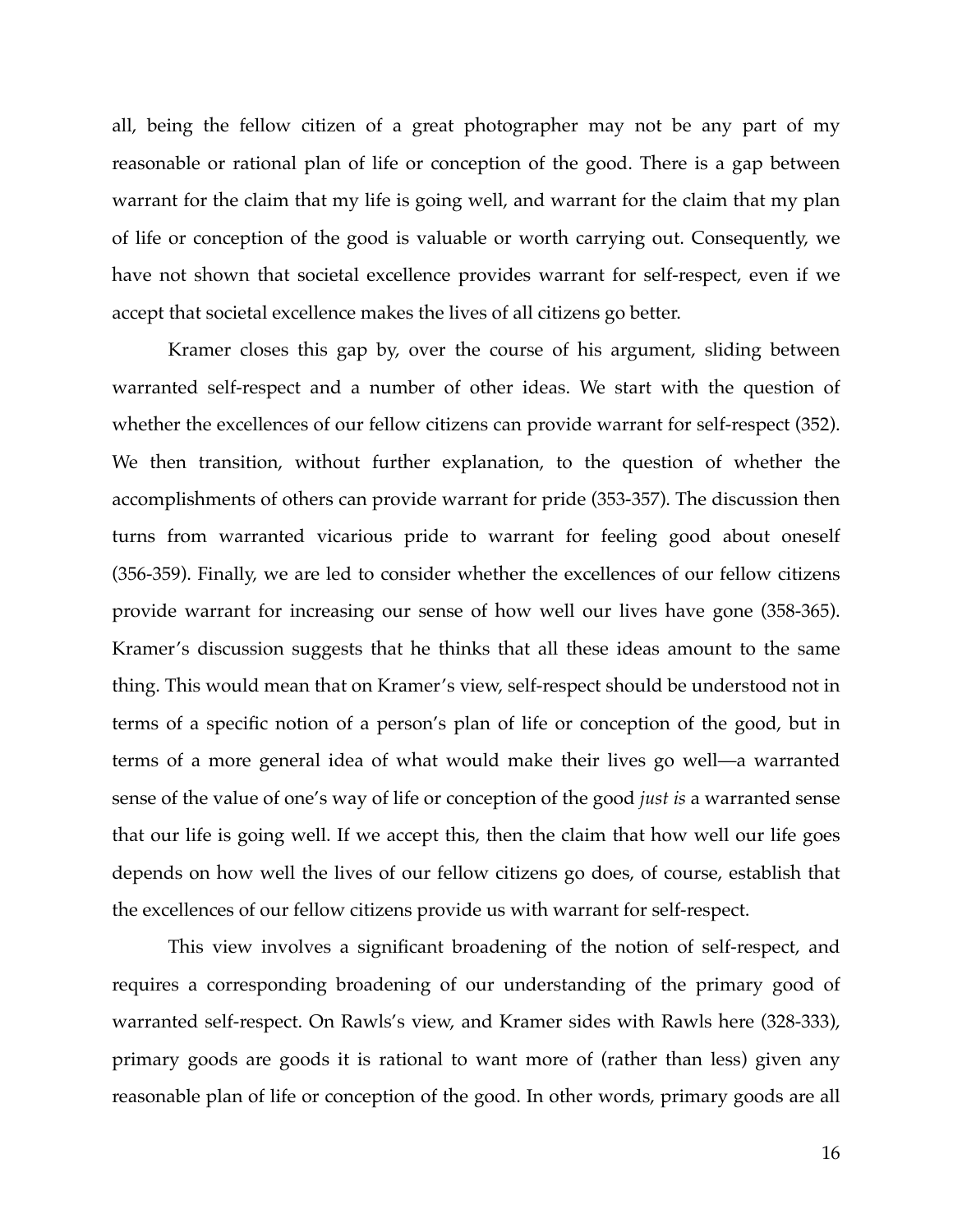reasonable purpose means. The basic liberties and opportunities for income and wealth, for example, count as primary goods because no matter what one's plan of life or conception of the good is, one will need those goods to pursue that particular plan of life or conception of the good. Likewise, the social bases of self-respect count as primary goods because whatever one's plan of life is, one needs a secure conviction in the worth of that particular plan in order to effectively pursue it. On the current understanding of Kramer's argument, a person's warranted sense that her life is going well is also counted as a primary good. What counts as her life going well, and what counts as warrant for the sense that her life is going well, is not, however, in turn governed by her own rational plan of life or conception of the good. For example, the photographic excellence produced by Dutch funding for the arts makes my life go better, and provides warrant for my sense that my life is going well, even if my rational plan of life or conception of the good rejects photography as a worthless and deceitful endeavor. Given this understanding of a warranted sense of my life going well, it is not rational for me to want this regardless of my particular plan of life or conception of the good.

To make Kramer's argument work, we would need to revise our understanding of what primary goods are—we would need to hold that primary goods are those goods that make a person's life go better, regardless of their particular reasonable plan of life or conception of the good. This would make premises and conclusion line up by removing the Rawlsian reference to citizens' rational plans of life or conceptions of the good both from our understanding of self-respect and from our understanding of primary goods. The problem with the resulting reconstruction of aspirational perfectionism is that it is difficult to see how it maintains its nuanced position *vis a vis* edificatory perfectionism and political liberalism. Aspirational perfectionism would hold that the state properly aims to provide citizens with warranted self-respect, that self-respect includes a sense of one's life going well, that warrant for this sense is provided by facts which make one's life going well, and that what makes one's life go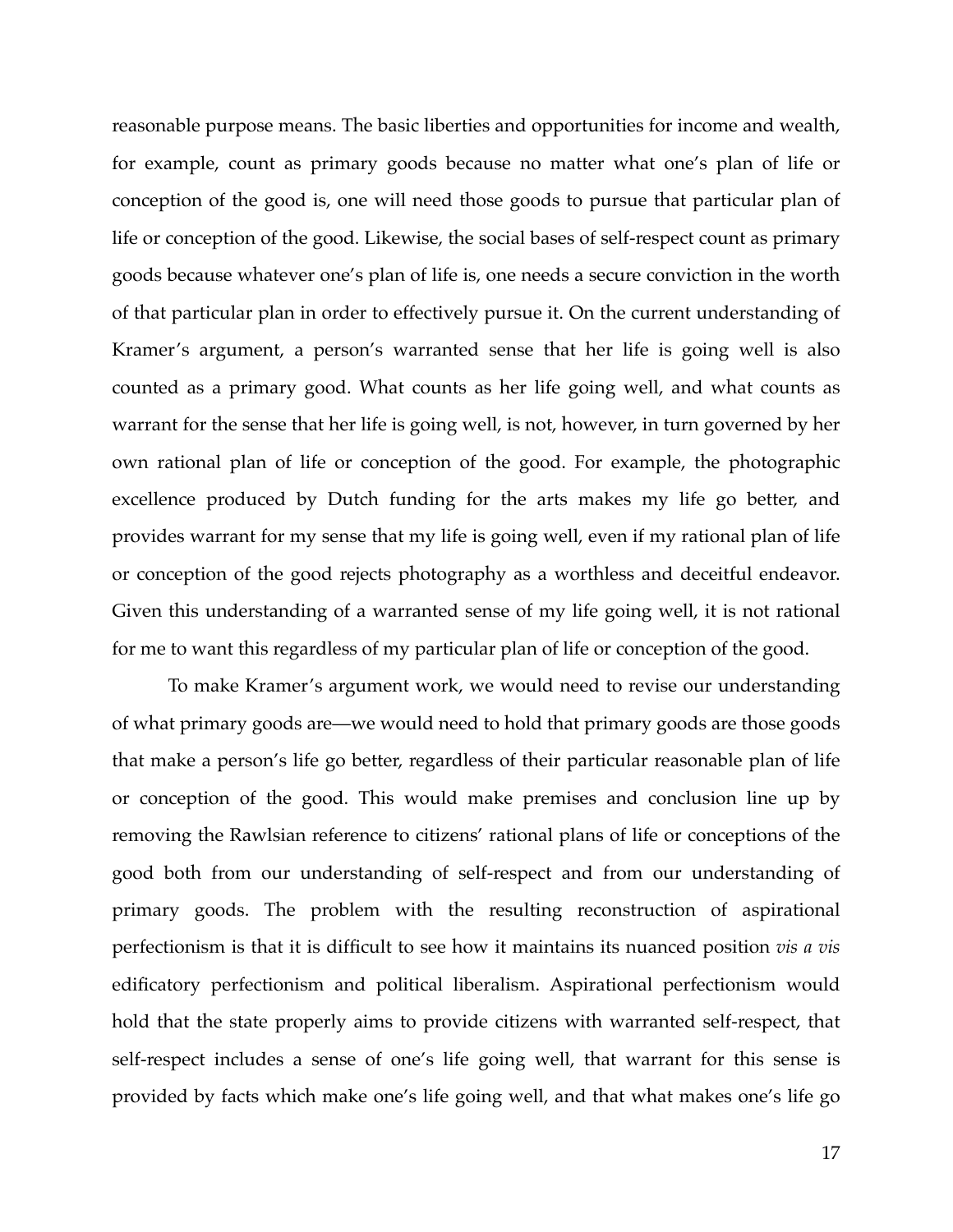well is not a function of one's own rational plan of life or conception of the good. The result is a straightforwardly perfectionist view according to which the state—as the edificatory perfectionist asserts and the political liberal denies—exercises political power to provide citizens with what is good for them, even if this runs counter to citizens' reasonable plans of life and conceptions of the good.

### **5. Democratic Self-Respect**

In this final section, I will briefly sketch an alternative account of the relationship between political institutions and the self-respect of citizens. Key to this account is the idea of democracy, an idea which plays little role in Kramer's book, but which I believe to be central to a proper understanding of political liberalism and its idea of public reason. I will understand a democratic society to be a society in which citizens, as free and equal persons, jointly exercise political power as a collective body.

<span id="page-17-1"></span>The idea that citizens of a democratic society relate to one another as equal persons lends additional support to the idea that political institutions have a role to play in protecting people from processes such as stigmatization, marginalization, and discrimination. Such social processes tend to undermine people's ability to relate to one another as equals—to, as Philip Pettit puts it, look one another in the eye without fear or deference.<sup>[21](#page-17-0)</sup> This means that citizens have reason to want such social processes limited or counteracted for two reasons. First, all citizens have reason to want the value or worth of their reasonable plan of life or conception of the good affirmed, rather than

<span id="page-17-0"></span><sup>&</sup>lt;sup>[21](#page-17-1)</sup> Philip Pettit, *On the People's Terms* (Cambridge: Cambridge University Press, 2012), 84. Pettit is here writing of relationships of domination rather than stigmatization, marginalization, or discrimination in particular.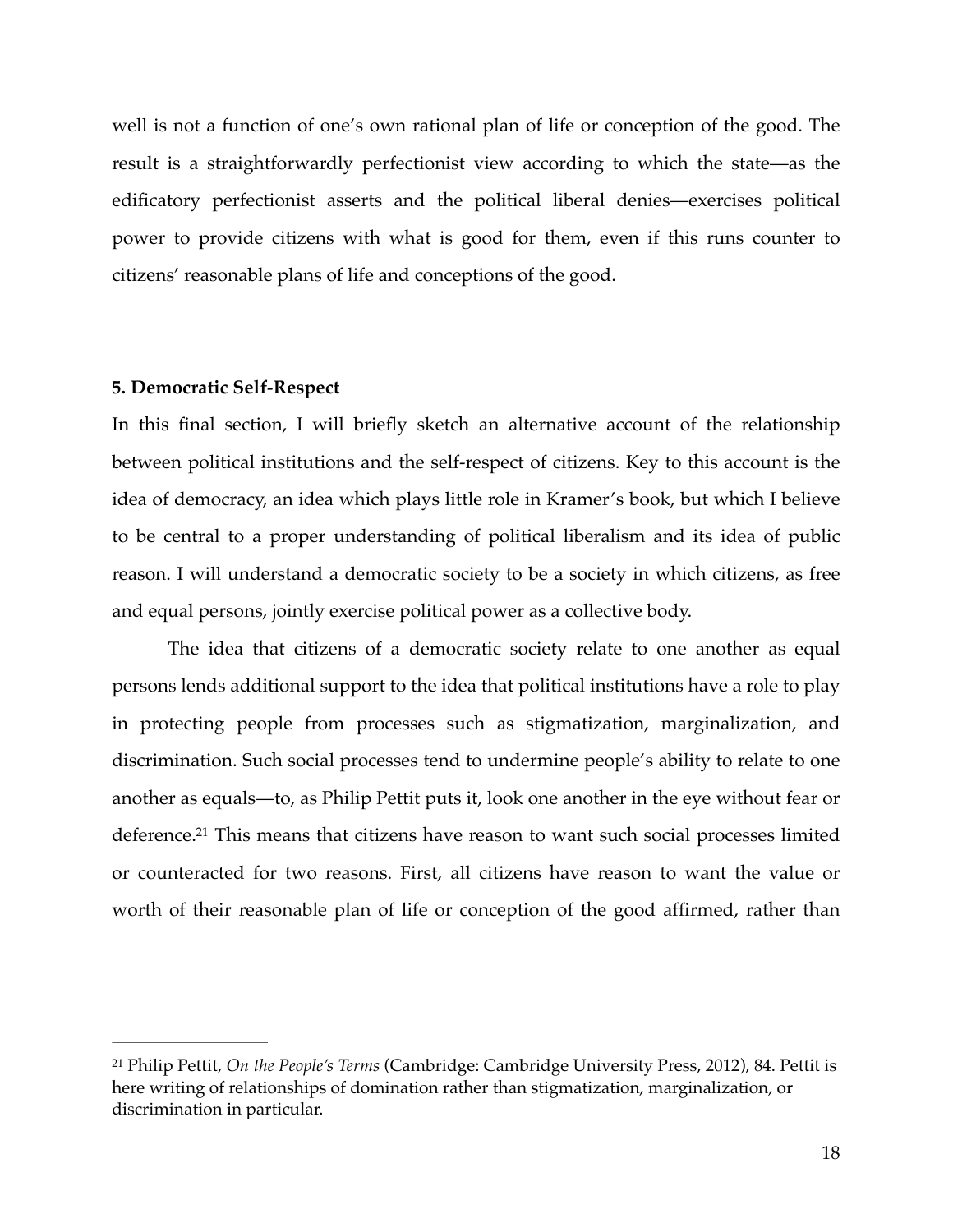<span id="page-18-2"></span>scorned or denigrated, by others. Second, citizens have reason to want their full standing as equal members of political society acknowledged.<sup>22</sup>

<span id="page-18-3"></span>The idea that in a democracy citizens jointly exercise political power as a collective body supports an alternative account of how societal excellence can support the warranted self-respect of all citizens. Of course, even democratically exercised political power can be and frequently is put to terrible uses, but it can also be employed to realize genuine excellences. I will start by focussing on one such societal excellence: the creation and maintenance over time of just political institutions.<sup>[23](#page-18-1)</sup> Suppose that my fellow citizens and I, through a democratic political process, jointly exercise political power as a collective body and thereby create and maintain a reasonably just political system. We can now think of the societal excellence of justice as providing me, as an individual citizen, with warrant for self-respect because I am a co-creator of this excellence. The societal excellence of justice provides the citizens of a democratic society which achieves this excellence with warrant for self-respect in much the same way that an excellent performance of a symphony provides the members of an orchestra with warrant for self-respect: *we* did this. Where Kramer asks citizens to be proud of the excellences of others because of their co-dependence, my proposal is that citizens are proud of the societal excellences they jointly achieve.

The question is whether we have good reason to think of democracy in such lofty terms, as a system of collective political action by free and equal citizens rather than, say, simply as a system for balancing conflicting interests. Rawls thinks that we do. Here is Rawls on the good of justice:

<span id="page-18-0"></span> $22$  For a helpful account of the relationship between democracy and equal social standing, see Anderson, *The Imperative of Integration*, chapter 5, and "What is the Point of Equality?" *Ethics* 109 (1999), 287-337.

<span id="page-18-1"></span> $23$  Kramer agrees that the achievement of justice would constitute an important societal excellence (373).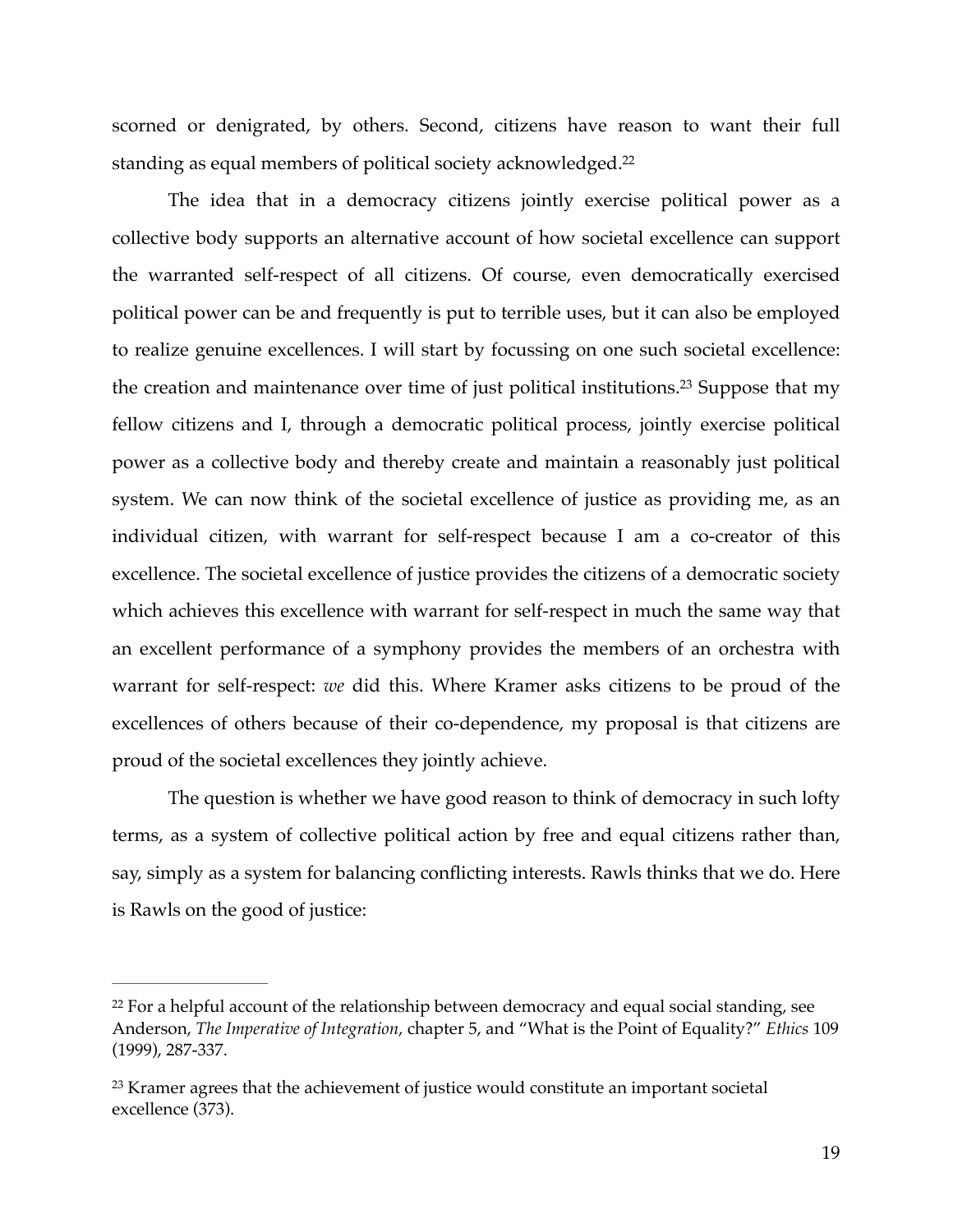"For whenever there is a shared final end, an end that requires the cooperation of many to achieve, the good realized is social: it is realized through the citizens' joint activity in mutual dependence on the appropriate actions being taken by others. Thus, establishing and successfully conducting reasonably just (though of course always imperfect) democratic institutions over a long period of time, perhaps gradually reforming them over generations, though not, to be sure, without lapses, is a great social good, and appreciated as such. This is shown by the fact that people refer to it as one of the significant achievements of their history."[24](#page-19-0)

<span id="page-19-3"></span>There are at least two mechanisms at work in the passage to underwrite the idea that just political institutions are a collective achievement. First, the establishment and maintenance of just institutions requires individual citizens to do their part in supporting them, for example, by acting in accordance with the legitimate demands of those institutions. Second, just institutions are created and maintained by democratic means. As he emphasizes in a number of different places, the democratic exercise of political power should, on Rawls's view, always be conceived of as the joint exercise of the political power by the citizens as a single body. [25](#page-19-1)

<span id="page-19-5"></span><span id="page-19-4"></span>Of course, Rawls's idea that democracy can realize a strong sense of collective political action is itself controversial. I can here only hint at some reasons for accepting it.<sup>[26](#page-19-2)</sup> The background is a deliberative conception of democracy according to which genuinely democratic political decisions issue from a deliberative process in which all citizens are equally entitled to participate. Political decisions which have their origin in such a shared process of political deliberation count as joint decisions made by the

<span id="page-19-0"></span><sup>&</sup>lt;sup>[24](#page-19-3)</sup> Rawls, *Political Liberalism*, 204.

<span id="page-19-1"></span>See, for example, Rawls, *Political Liberalism*, xlv, 136, and 214. Rawls emphasizes the idea that [25](#page-19-4) the democratic exercise of political power is the exercise of political power by the citizens as a collective body in a number of different places. See, for example Rawls 1993, xlv, 136, and 214.

<span id="page-19-2"></span><sup>&</sup>lt;sup>[26](#page-19-5)</sup> I provide a more elaborate defense of the idea that democracy can realize a robust sense of joint political rule in Leland and van Wietmarschen, "Political Liberalism and Political Community," *Journal of Moral Philosophy* 14 (2017), no. 2, 142-167.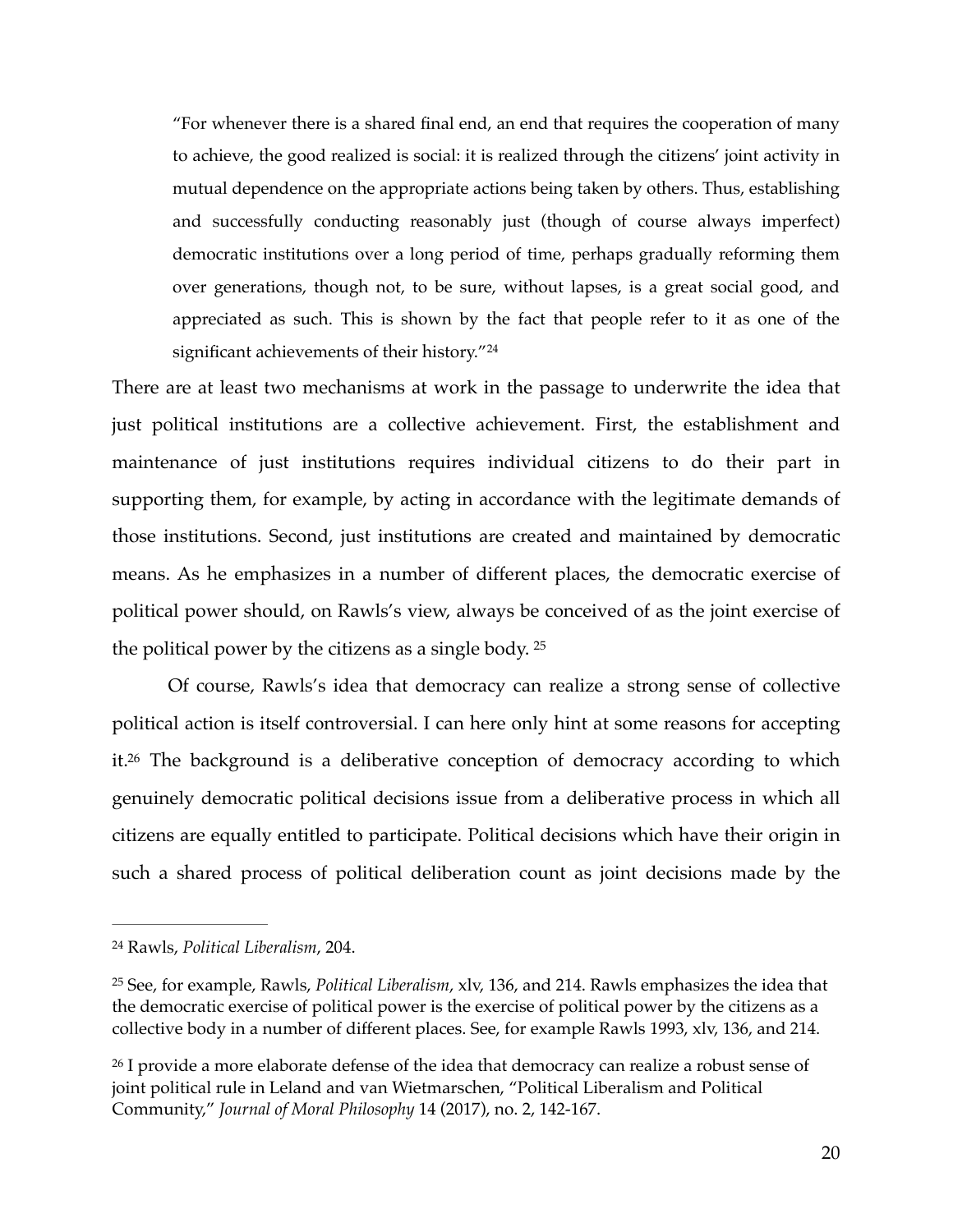citizens as a collective body, and political power exercised on the basis of such decisions is their shared exercise of political power. If such exercises of political power constitute or produce genuine excellences, then those excellences can rightly be seen by all citizens as their collective achievement.

If this is right, then the idea of democracy provides us with an alternative model for the way in which societal excellence provides warrant for the self-respect of all citizens: each citizen can rightly see herself as a co-creator of the societal excellence of justice, not merely as a co-dependent citizen in a society which happens to be just. This model does not require us to give up the Rawlsian idea that warranted self-respect is tied to each citizen's own reasonable plan of life or conception of the good. The reason for this is that all reasonable citizens are expected to include the achievement and maintenance of just institutions among their aims. Consequently, the democratic achievement of justice is not only a genuine achievement in fact, but is also regarded as a genuine achievement by all reasonable citizens. The democratic achievement of justice, in sum, provides us with an example of a societal excellence which all citizens can rightly regard as their *collective* achievement, and all citizens can regard as a *genuine* achievement consistently with whatever their particular reasonable plan of life or conception of the good is.

Can we extend this alternative model to other societal excellences, beyond the excellence of just political institutions? Political societies can and often do provide funding for the arts, sciences, and culture. As a result, individual citizens may see themselves as participants in the collective enterprise of providing such funding, and perhaps they can also see themselves as co-creators of the scientific, artistic, and cultural excellences which may result. If Rineke Dijkstra has been the recipient of various state sponsored prizes or subsidies, I might think of myself as a contributor to her achievements. So it seems that we can formulate a democratic version of aspirational perfectionism: we simply substitute democratic co-creation for Kramer's co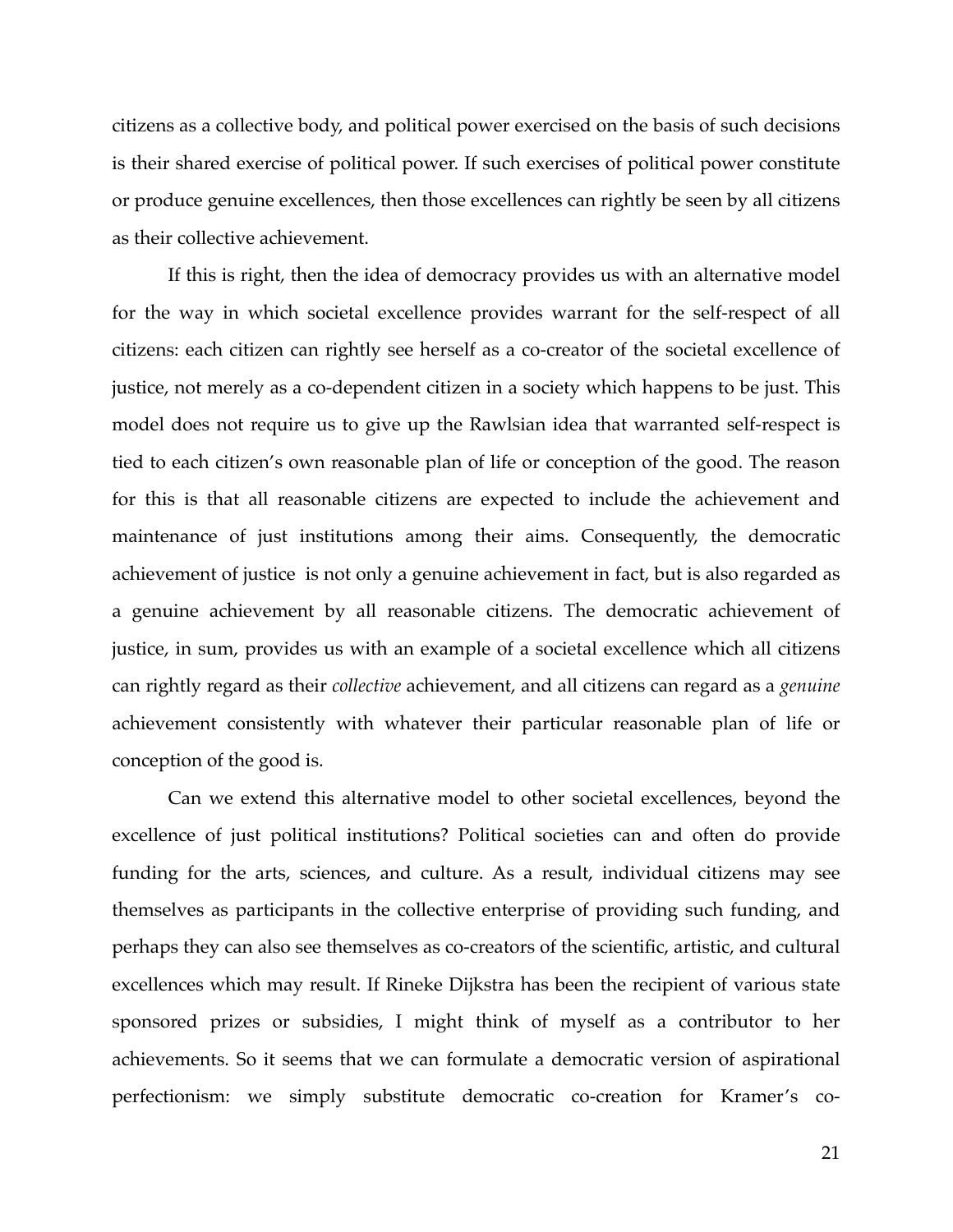<span id="page-21-4"></span><span id="page-21-3"></span>dependence. The relevant question here is whether the claim that certain scientific, artistic, or cultural endeavors are genuine achievements can be a democratic reason to fund them. This brings us back to the relationships between democracy and political liberalism, with its ideal of public reason. I understand political liberalism's ideal of public reason to be an ideal of democratic deliberation. As Rawls puts this point: "In a democratic society public reason is the reason of equal citizens who, as a collective body, exercise final and coercive power over one another in enacting laws and in amending their constitution."<sup>[27](#page-21-0)</sup> Our political deliberation counts as a genuinely shared or collective process of deliberation in virtue of the fact that citizens conform to the demands of public reason; the exercise of political power based on non-public considerations cannot be the exercise of political power by the citizens as a collective body.<sup>[28](#page-21-1)</sup> As already indicated above, I do not think that claims about which artistic, scientific, or cultural endeavors do or don't constitute genuine excellences can count as public political reasons. Moreover, even the general claim that artistic, scientific, and cultural endeavors are genuine excellences is not a public political reason. People disagree, and disagree reasonably, about the particular claims and even the general claim. This means that a genuinely democratic process of political deliberation, regulated by an ideal of public reason, cannot accept considerations of warranted self-respectas a reason for state funding for the arts, sciences, and culture.<sup>[29](#page-21-2)</sup> The provision of warrant for self-respect can only be a side effect, not an appropriate aim, of such funding. In sum, democracy can provide all citizens with warrant for self-respect for their participation in the creation and maintenance of just political institutions.

<span id="page-21-5"></span><span id="page-21-0"></span><sup>&</sup>lt;sup>[27](#page-21-3)</sup> Rawls, *Political Liberalism*, 214.

<span id="page-21-1"></span> $28$  Here again, I provide a much more elaborate defense of these claims in Leland and van Wietmarschen, "Political Liberalism and Political Community."

<span id="page-21-2"></span> $29$  This is not say that political liberalism cannot support funding for the arts, sciences, and culture; there may be various public reasons in favor of such funding, unrelated to considerations of warranted self-respect.